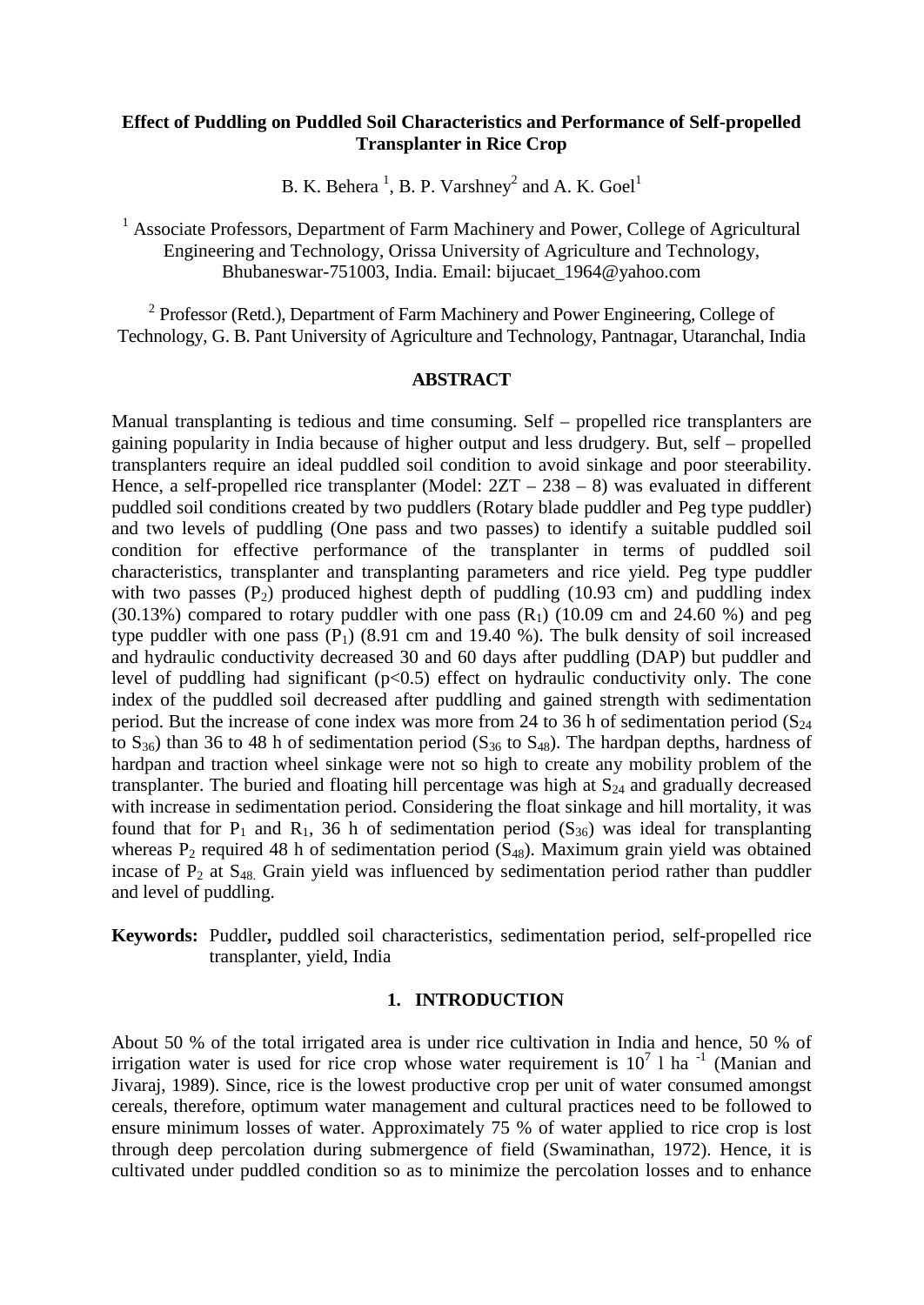the water and nutrient use efficiency of plant. Mostly, in India and other developing countries of Asia, rice is transplanted manually which is labour intensive and requires 250-350 man-hr ha<sup>-1</sup> that is 25 % of the total labour requirement of the crop (Singh and Hussain, 1983). Manual transplanting also fails to meet the agronomical requirements like plant population  $m<sup>2</sup>$  and uniform row and hill spacing, thereby limiting the use of agricultural implements and hand tools for intercultural operations. So, transplanting should be done either by manual transplanter or self-propelled transplanter. Manual transplanter consumes more time in transplanting and also involves a lot of human drudgery. Hence, the best alternative is the self propelled rice transplanter. Like all other wetland agricultural machinery, self-propelled rice transplanter also has problems of poor traction, sinkage and steerability. Since, self-propelled rice transplanter works on puddled soil; it encounters a hard surface at plow pan and a soft puddled soil at the top where it must also have sufficient bearing capacity to prevent sinkage of the float. At the same time the plow pan must not be too deep to provide necessary thrust to propel the transplanter. Both traction and bearing capacity are dependent upon shear strength of the soil (Knight and Freitag, 1962). Usually a transplanter would be immobilized either by failure in bearing or traction. Efficient working of a self-propelled rice transplanter requires a suitable puddled soil condition *vis-à-vis* optimum depth of puddling, degree of puddling and soil strength of puddled field. High degree of puddling severely affects the mobility of the transplanter and its performance. It takes longer sedimentation period when the transplanter could be operated. Therefore, in order to identify ideal puddled soil condition with respect to puddling equipment, its level of puddling and sedimentation period, for satisfactory performance of self-propelled rice transplanter as well as the rice crop , the present study was undertaken.

#### **2. MATERIALS AND METHODS**

#### **2.1 Soil Characteristics**

The soil of the experimental field was weak fine to fine medium granular structure, classified as mollisols. Analysis of a composite soil sample, showed that it was silty clay loam in texture (sand: 32.82%; silt: 42.00%; clay: 25.18%), slightly alkaline in soil reaction, rich in organic carbon, low in available nitrogen, rich in available phosphorous and potassium.

## **2.2 Puddling Equipment**

Two tractor drawn puddling equipment namely rotary puddler (R) and peg type puddler (P) were used for puddling the experimental field. The working widths were 220 and 240 cm respectively with 72 blades  $(20x7x0.06$  cm) in 8 gangs and 20 vertical pegs  $(22 \times 6$  cm) in rotary puddler and peg type puddler respectively. Peg type puddler was included in the experiment because of the reason that it was extensively used by local farmers as puddling equipment.

#### **2.3 Self Propelled Rice Transplanter**

A Chinese make self-propelled 8-row rice transplanter (Model: 2ZT-238-8), marketed by V.S.T. Agro Inputs, Bangalore, India was used in the experiment. It has a fixed row to row spacing of 23.8 cm and variable plant to plant spacing of 10 and 12 cm with corresponding

B. K. Behera, B. P. Varshney and A. K.Goel "Effect of Puddling on Puddled Soil Characteristics and Performance of Self-propelled Transplanter in Rice Crop". Agricultural Engineering International: the CIGR Ejournal. Vol. X. Manuscript PM 08 020. September, 2009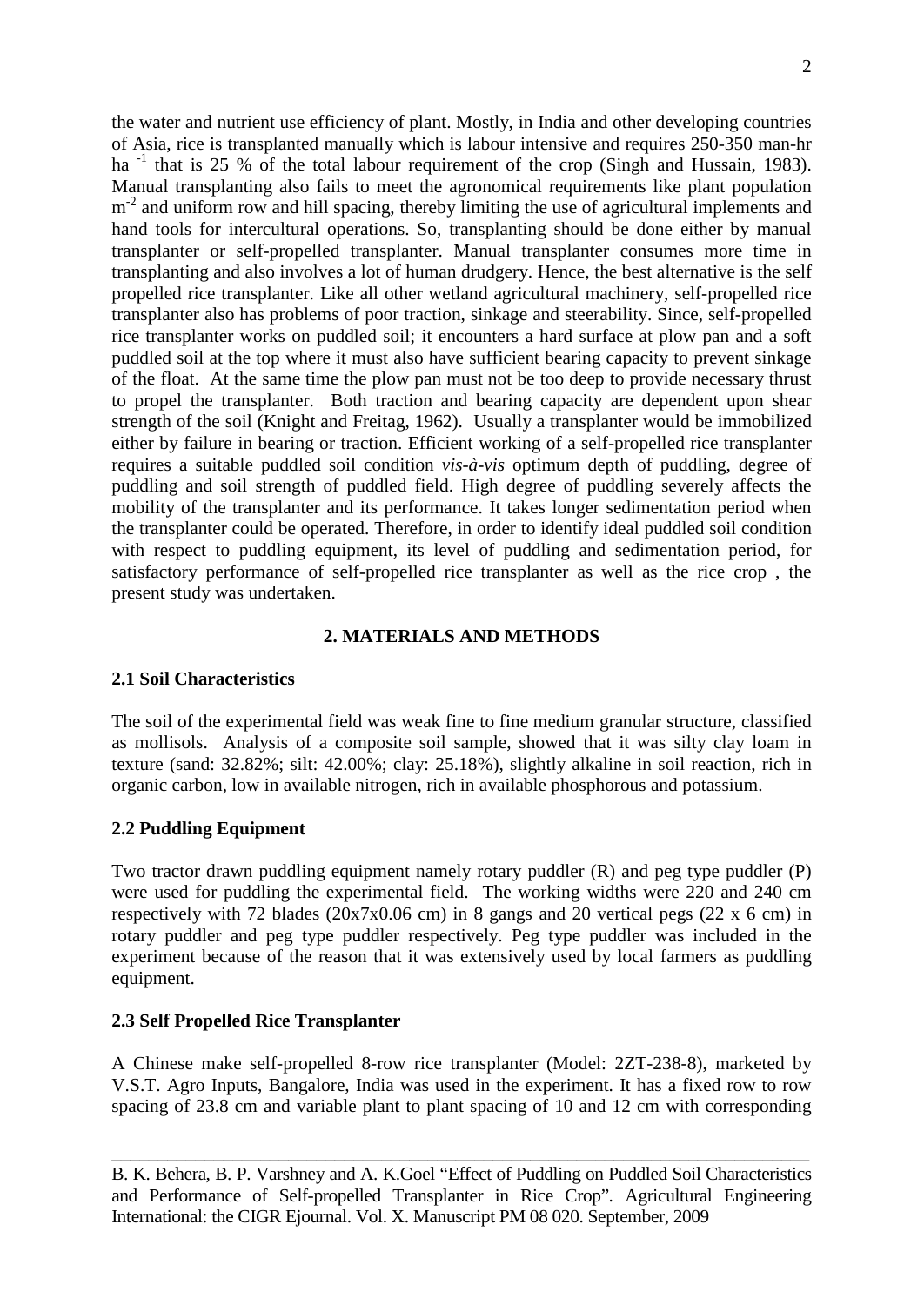maximum operating speed of 1.57 and 1.94 km  $hr<sup>-1</sup>$  respectively. The specifications of the transplanter are given at Table 1.

| Sl. No Items |                                    | Specifications                          |
|--------------|------------------------------------|-----------------------------------------|
| 1.           | Model                              | 2ZT-238-8                               |
| 2.           | External dimensions, L x W x H, mm | 2410 x 2131x 1300                       |
| 3.           | Weight, kg                         | 320                                     |
| 4.           | Engine                             | Air cooled 2.4 kW Diesel engine         |
| 5.           | Number of rows                     | 8                                       |
| 6.           | Row Spacing, mm                    | 238                                     |
| 7.           | Hill to hill spacing, mm           | $i)$ 100<br>ii) 120                     |
| 8.           | Frequency of transplanting         | 263                                     |
| 9.           | Depth of transplanting             | Infinitesimal adjustment with screw rod |
| 10.          | Operating speed, $km h^{-1}$       | i) $1.57$<br>ii) 1.94                   |
| 11.          | Width of transplanting finger, mm  | 12.5                                    |
| 12.          | Width of seedling gate, mm         | 16                                      |

Table 1 Specifications of the self-propelled rice transplanter

## **2.4 Field Experiment**

### **2.4.1 Treatments**

The experiment was carried out with peg type puddler with two levels of puddling (one and two passes) and rotary puddler with one pass as main plot treatments. Sedimentation period of 24, 36 and 48 hours were selected as sub-plot treatments. The details of the treatments and nomenclature used are given below:

Table 2 Details of the independent and dependent variables of the experiment

| Independent variables    |          |                            | Dependent variables |                  |                   |  |
|--------------------------|----------|----------------------------|---------------------|------------------|-------------------|--|
| Main Plot                |          | Symbols Puddled soil       | Transplanter        | Transplanting    | Crop              |  |
| (Puddling)<br>equipment) |          | characteristics            | parameters          | parameters       | parameters        |  |
| Peg type puddler         | $P_2$    | Depth of                   | Hardpan             | Depth of         | Number of         |  |
| (two passes)             |          | puddling                   | depth,              | transplanting,   | panicles per      |  |
| Peg type puddler         | $P_1$    | Puddling index Hardness of |                     | Hill spacing,    | hill,             |  |
| (one pass)               |          |                            | Hardpan,            | Deviation in     | Number of         |  |
| puddler<br>Rotary        | $R_1$    | <b>Bulk</b> density        | Traction            | row spacing,     | Panicles $m^{-2}$ |  |
| (one pass)               |          |                            | wheel               | Buried hills,    | Grains per        |  |
| Sub plot                 |          | Hydraulic                  | sinkage,            | Floating hills,  | panicle,          |  |
| (Sedimentation)          |          | conductivity               | Traction            | Mechanical       | Grain yield       |  |
| period)                  |          |                            | wheel slip,         | damage to hills, |                   |  |
| 24 hours                 | $S_{24}$ | Cone index                 | Float sinkage       | Hill mortality,  |                   |  |
| 36 hours                 | $S_{36}$ |                            |                     | Missing hills,   |                   |  |
| 48 hours                 | $S_{48}$ |                            |                     | Number of        |                   |  |

B. K. Behera, B. P. Varshney and A. K.Goel "Effect of Puddling on Puddled Soil Characteristics and Performance of Self-propelled Transplanter in Rice Crop". Agricultural Engineering International: the CIGR Ejournal. Vol. X. Manuscript PM 08 020. September, 2009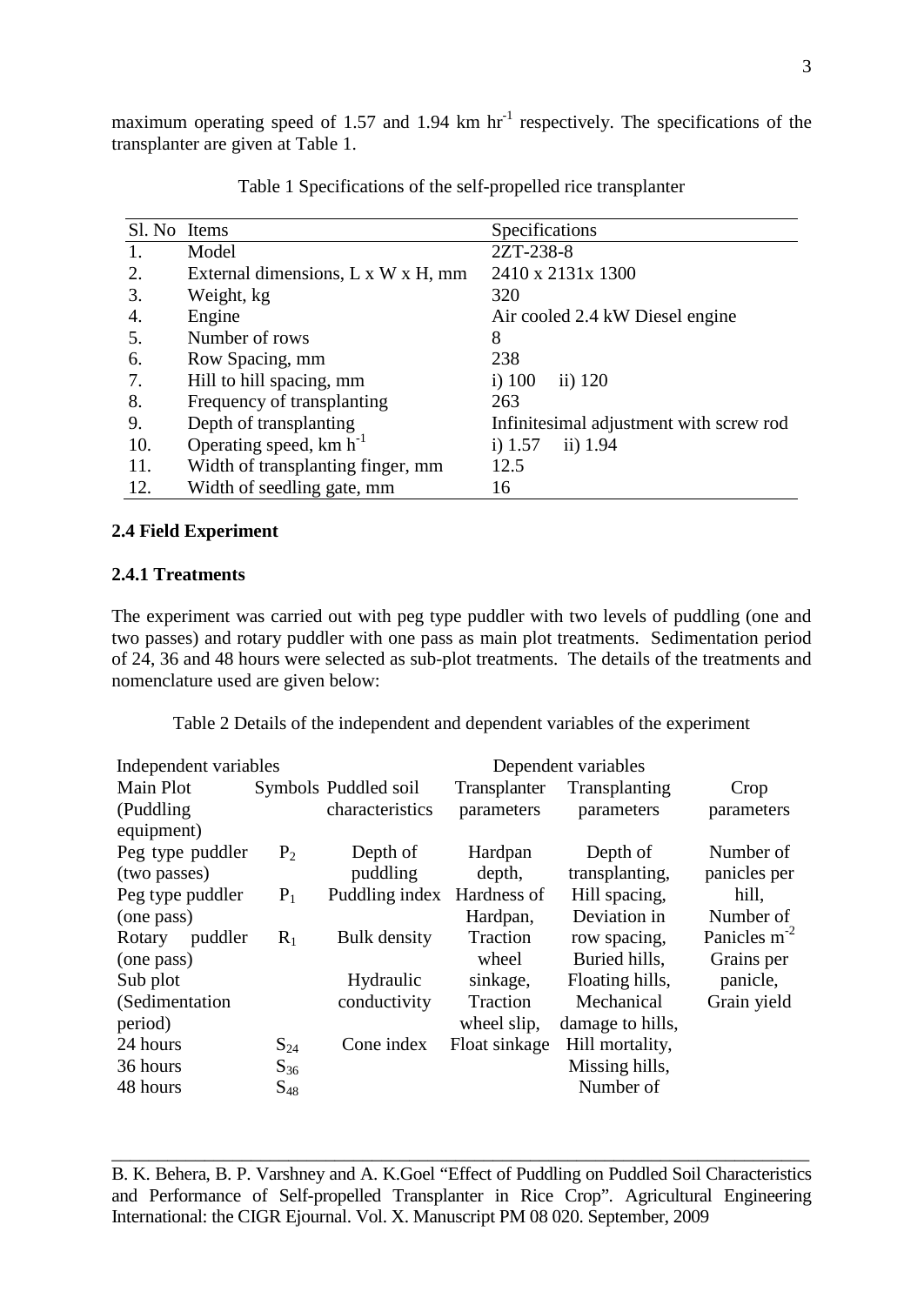seedling per hill, Hill population

### **2.4.2 Nursery Raising**

The field was harrowed twice by a tractor drawn offset harrow and leveled by planking. Polythene sheet of 50 gauge was spread over the leveled field. Iron frames of size 198.5 x 55 x 2.5 cm having eight compartments (50 x 22 x 2.5 cm) were placed on the polythene sheet. Thereafter, well pulverized soil was filled uniformly in all compartments and gently compacted up to a thickness of 2 cm. Water was sprinkled over it by a hand sprayer and was allowed to soak for sometime. Sprouted seeds (Variety: Govind) was spread uniformly over the mat at the rate of 100-110 g per mat. The seeds were covered with a thin layer of (2-4 mm) of soil. Thereafter frames were removed for further use. To protect the seeds from birds the mats were covered by straw. Water was applied by a hand sprayer thrice in a day till there was complete emergence of seedling. After  $4<sup>th</sup>$  day, the straw was removed and water was applied by flooding so as to keep the mat soil wet throughout its growth period.

## **2.4.3 Field Preparation and Transplanting**

After harvest of wheat one summer ploughing of the experimental plots was done by a tractor drawn vertical disc plough. Subsequently, it was harrowed twice and was leveled by a scraper. Before puddling, the plots were flooded with water up to 10 cm for 24 hours. Puddling was done by different puddling equipment with a 35 kW Ford tractor (model: 3610). Transplanting was done by the Chinese make self-propelled transplanter at different sedimentation period considered for the experiment. Hill to hill spacing was set at 10 cm.

#### **2.4.4 Fertilizer Application and Plant Protection**

Nitrogen, phosphorous and potassium were applied at the rate of 120, 60 and 40 kg ha<sup>-1</sup>. Half of nitrogen and full doses of phosphorous and potassium were applied as basal dose after puddling. Zinc sulphate at the rate of 20 kg ha<sup>-1</sup> was also applied in the plot. Remaining half dose of nitrogen was applied in two equal splits – first, at tillering and second, at panicle initiation stage. Organophosphatic insecticide, themate 10 G, was applied at the rate of 20 kg/ha after 50 days of transplanting to control stem borer and leaf folder.

#### **2.4.5 Statistical Analysis**

The data dependent on puddling equipment like depth of puddling, puddling index, bulk density, hydraulic conductivity, hardpan depth, hardness of hardpan, traction wheel sinkage were analyzed using Randomized Block Design (RBD). The other data dependent both on puddling equipment and sedimentation period were analyzed using split plot technique with puddling equipment as main plot treatment and sedimentation period as sub plot treatment.

#### **2.5 Measurement of Different Parameters**

#### **2.5.1 Depth of Puddling**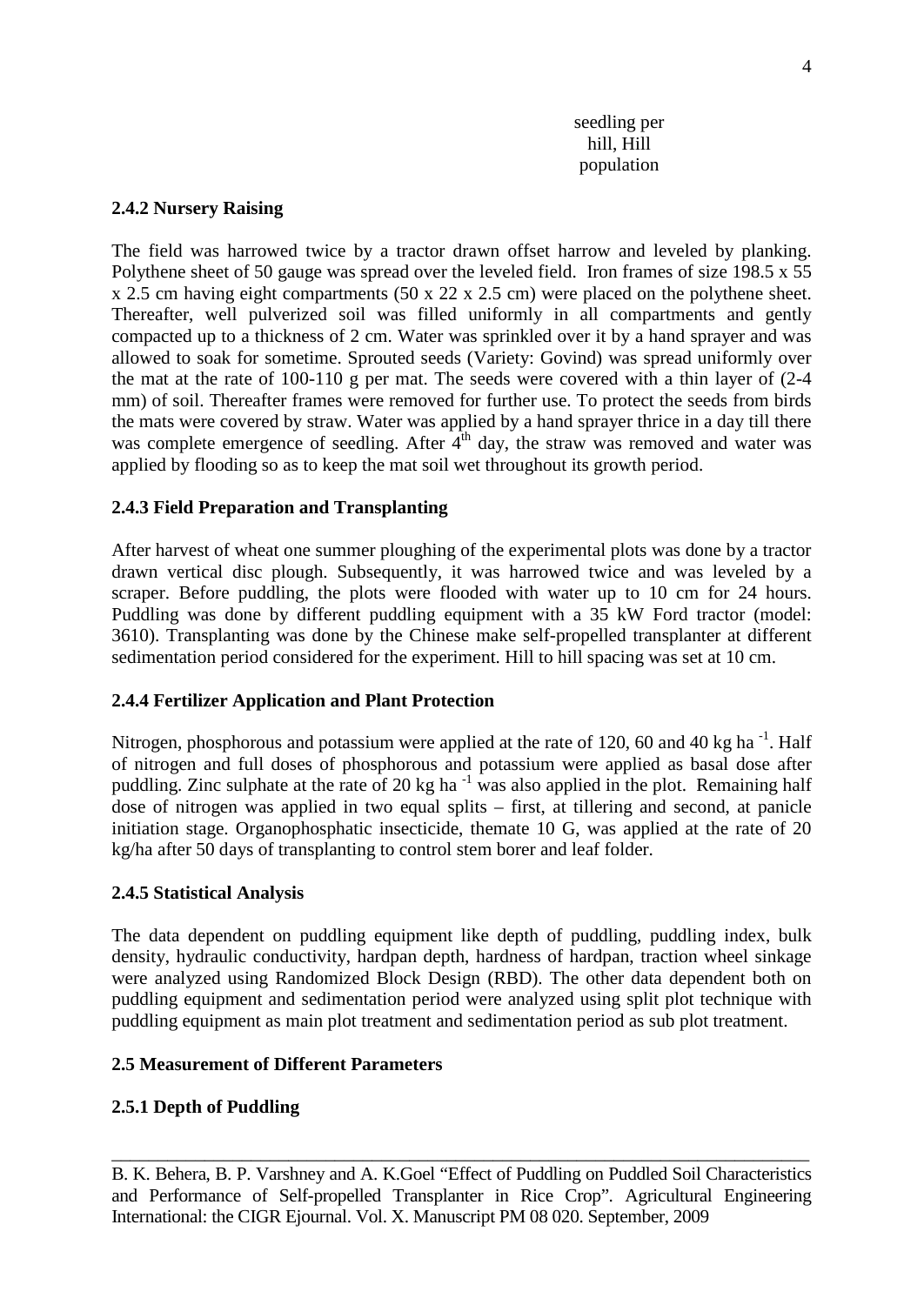Depth of puddling was measured by a penetrometer as suggested by Taneja and Patnaik (1962).

#### **2.5.2 Puddling Index**

Soil water suspension samples were collected during last lap of puddling from different spots behind the puddling equipment with the help of 1.25 cm diameter steel pipe. Samples were taken from each treatment by closing the upper end of the pipe with thumb and collecting in a measuring cylinder till the volume reached 500 ml. The soil water suspension was allowed to settle for 48 hours and the volume of soil settled was recorded. Puddling index was determined by the following relationship (Baboo, 1976)

Puddling index (PI) = 
$$
\frac{V_s}{V}
$$
 x 100 ... (1)  
Where,  
V<sub>s</sub> = Volume of soil, ml  
V = Total volume of the sample, ml

#### **2.5.3 Soil Bulk Density**

The soil bulk density (d.b) was determined using standard technique of core sampling method (Black, 1971).

### **2.5.4 Saturated Hydraulic Conductivity**

Saturated hydraulic conductivity was determined using a falling head permeameter as suggested by Rane and Varade (1972). The instrument consisted of a glass tube of 75 cm length and 1.25 cm diameter. These were fixed to a depth of 10 cm from surface of the soil just after transplanting. The permeameters were filled with water up to a certain level,  $h_1$ , which was kept constant for all treatments. Evaporation loss from the permeameters was checked by adding 3-4 drops of lubricating oil. To prevent rain water entering the permeameter, the top was covered with a polythene sheet. Observations were recorded at 24 hours interval and the height of water column,  $h_2$ , was noted. Saturated hydraulic conductivity was determined using the following formula:

> $K = (aL/At) 2.302 \log(h_1/h_2)$  …(2) Where,  $K =$  Saturated hydraulic conductivity, mm hr<sup>-1</sup>

- 
- $a = Cross-sectional area of the pipe,  $mm<sup>2</sup>$$
- $L =$  Length of soil column, mm
- $A = Cross-sectional area of the soil column. mm<sup>2</sup>$
- $t =$  Time interval during which the head falls from  $h_1$  to  $h_2$ , hr
- $h_1$  = Head of water column at the beginning, mm
- $h_2$  = Head of water column after time 't', mm

#### **2.5.5 Cone Index**

To determine cone index, a cone penetrometer (model BL, 250 EC, Baker Mercer type C10,  $LC = 0.002$  mm), having 2.618 cm diameter of cone base with cone angle of  $20^{\circ}$ , was used.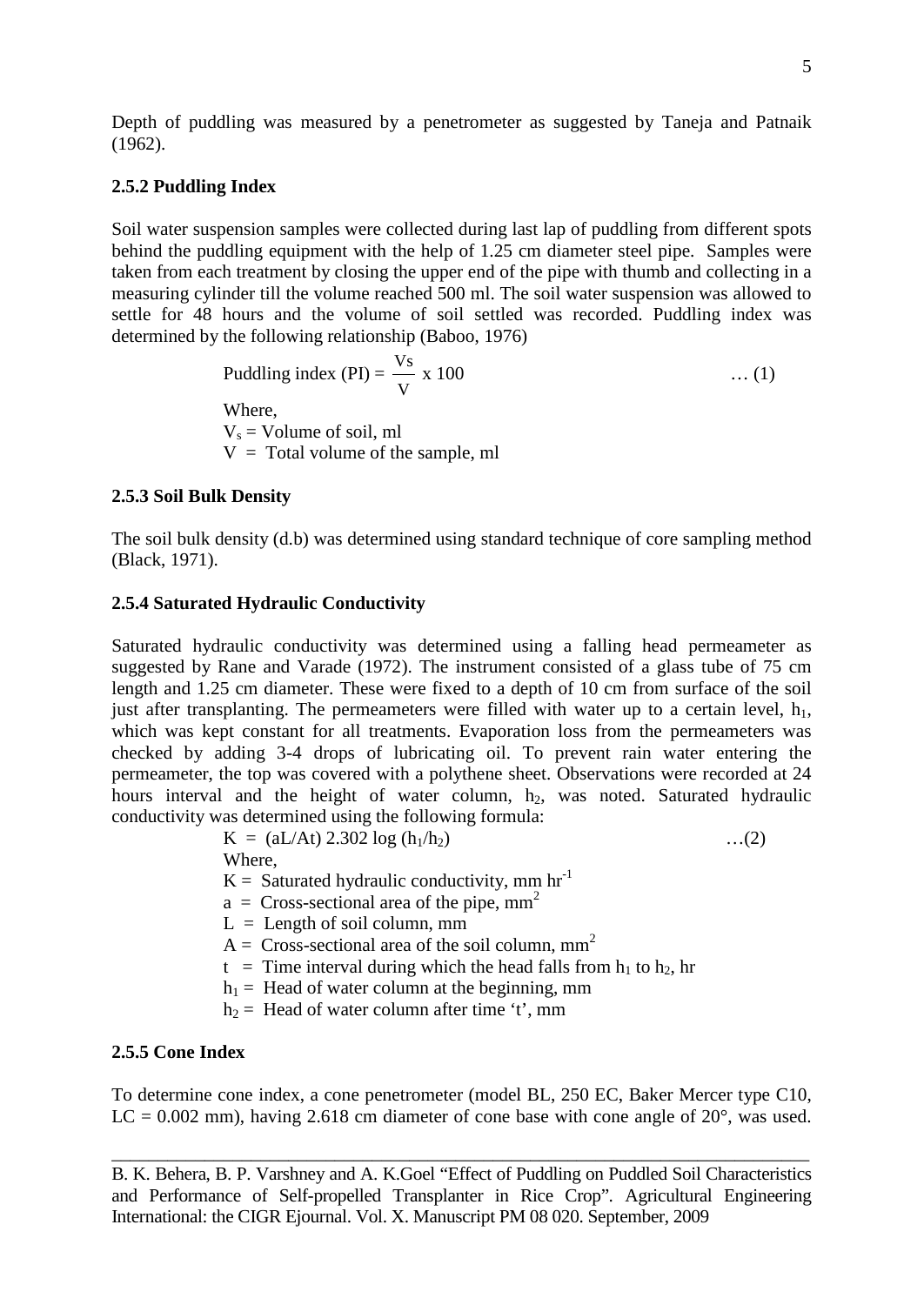Cone penetrometer was calibrated with known weights and the relationship between applied load and dial gauge deflection was established. Since, puddled soil was having low strength; the cone penetrometer tends to sink without showing any deflection. Hence, the weight of cone penetrometer (3485 g) per unit area of cone base was also taken into account while determining the cone penetrometer resistance (Bhadoria, 1995). The cone penetrometer resistance (CPR) per unit area (sq.-cm) was determined by the following relationship:

 $CPR$ , = 0.648 + 0.025X, kg cm<sup>-2</sup> …(3) Where,

 $X =$  dial gauge deflection, small divisions

The average cone penetrometer resistance over a depth range (0-15 cm) has been termed as cone index. The calculated value of CPR and CI was multiplied by a constant factor 98.067 to get CPR and CI in kPa**.** Cone penetrometer readings at different depths were taken randomly from five different places in each treatment at an increment of 2.5 cm and converted into CPR by the above formula. Cone index values were determined by taking the average of CPR values at different depths (0-15 cm).

## **2.5.6 Hardpan Depth and Hardness of Hardpan**

The hardpan depth and hardness of hardpan was measured using the cone penetrometer used to measure the cone index.

## **2.5.7 Wheel Slip**

Wheel slip was measured by a measuring the distance covered by the transplanter in grassy land and puddled soil in 20 revolutions of the traction wheel using the formula suggested by Meheta et al. (1995).

## **2.5.8 Sinkage of the Float**

The depth of transplanting was measured and the value was subtracted from the preset depth of transplanting (3 cm) to determine the float sinkage.

## **2.5.9 Buried and Floating Hill**

Hills which are completely buried under soil after transplanting are called buried hill (Mori, 1975). Floating hills are those hills where all seedlings in a hill are either floating on the surface or just placed on the surface of the mud (Singh et al., 1985). Buried hills and floating hills were counted in a square meter area after transplanting. Five observations were taken for each treatment. Floating and buried hill were calculated by the following formulae:

| Buried hill, $\% = (BH/TNH) \times 100$                 | $---(4)$ |
|---------------------------------------------------------|----------|
| Floating hill, $% = (FL/TNH) \times 100$                | $---(5)$ |
| Where, BH = Number of buried hill m <sup>-2</sup>       |          |
| $FL = No.$ of floating hill/m <sup>2</sup>              |          |
| TNH = Total number of hill transplanted m <sup>-2</sup> |          |

## **2.5.10 Hill Mortality**

\_\_\_\_\_\_\_\_\_\_\_\_\_\_\_\_\_\_\_\_\_\_\_\_\_\_\_\_\_\_\_\_\_\_\_\_\_\_\_\_\_\_\_\_\_\_\_\_\_\_\_\_\_\_\_\_\_\_\_\_\_\_\_\_\_\_\_\_\_\_\_\_\_\_\_ B. K. Behera, B. P. Varshney and A. K.Goel "Effect of Puddling on Puddled Soil Characteristics and Performance of Self-propelled Transplanter in Rice Crop". Agricultural Engineering International: the CIGR Ejournal. Vol. X. Manuscript PM 08 020. September, 2009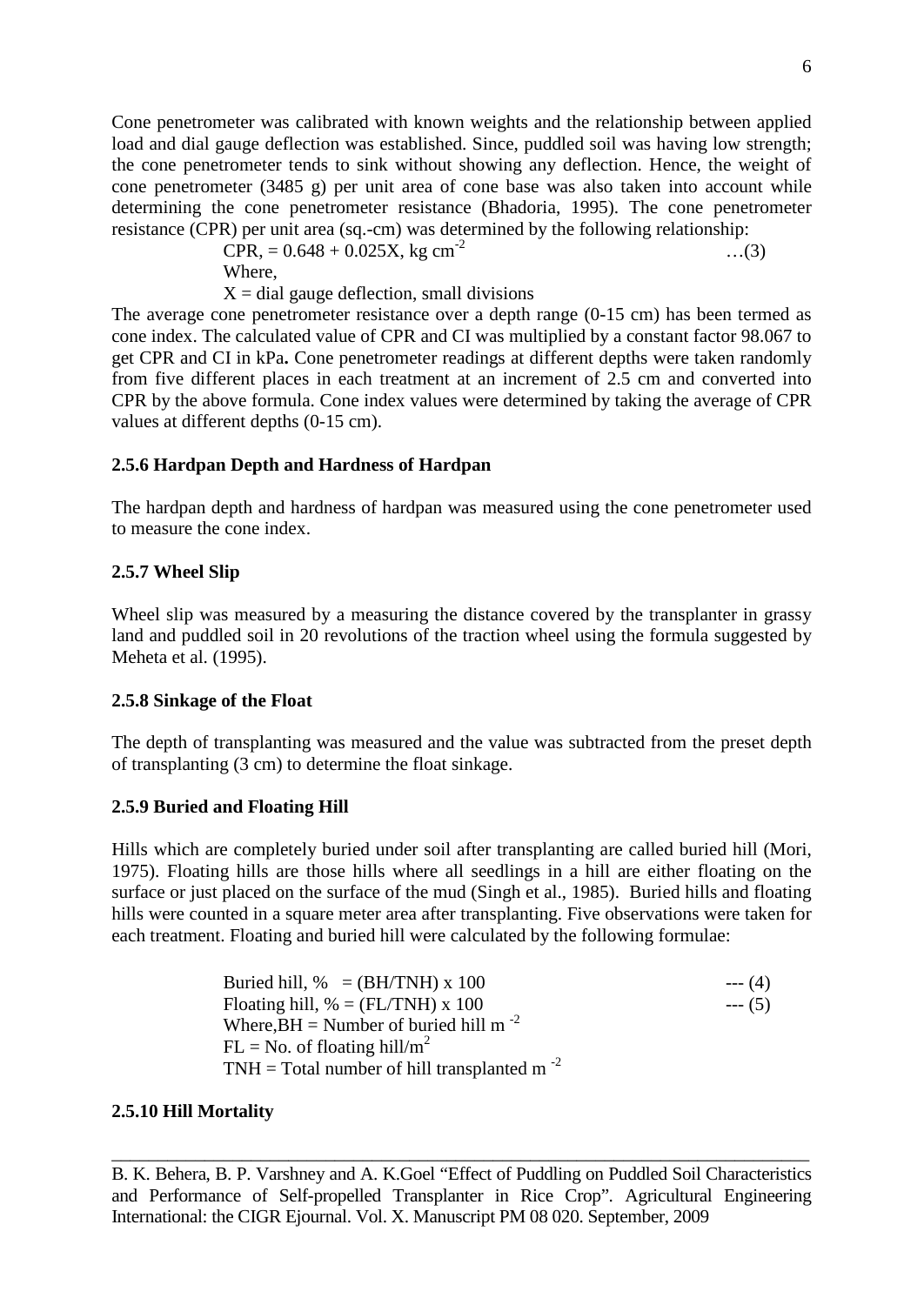One square-meter area was marked after transplanting and the numbers of hills transplanted were counted. After  $15<sup>th</sup>$  day of transplanting, the numbers of hills survived were counted. Hill mortality was determined by the following formula (Garg et al., 1997):

Hill mortality,  $% = [1 - (HS/TNH)] \times 100$ 

Where,  $\text{HS} = \text{No}$ . of hills survived 15 days after transplanting (DAT) m<sup>-2</sup>--- (6)

# **3. RESULT AND DISCUSSION**

#### **3.1 Puddle Soil Characteristics**

### **3.1.1 Depth of Puddling**

It was observed that depth of puddling was significantly higher in case of  $P_2$  (10.93 cm) and  $R_1$  (10.09 cm) than that of P<sub>1</sub> (8.91 cm). Depth of puddling for P<sub>2</sub> and R<sub>1</sub> were statistically at par. Higher depth of puddling in case of rotary puddler compared to peg type puddler at single pass might be due to its more weight and rotary action of blade that resulted in cutting of soil and mixing with water. Increase in depth of puddling at more number of passes  $(P_2)$ might be due to progressive increase in softness of the puddled soil with each operation thereby resulting in greater penetration of ground working parts of the puddlers. This corroborates the observations made by Taneja and Patnaik (1962).

## **3.1.2 Puddling Index**

Puddling index of treatment  $P_2$  (30.13%) was found to be significantly higher than that of  $P_1$  $(19.40\%)$  and R<sub>1</sub> (24.60%). During puddling, soil undergoes two types of deformations: first, due to normal stress which is associated with compression and second, because of tangential stress causing shear. Since, puddling is done under saturated condition of soil; it is shear stress which causes dispersion of soil particles in water. Rotary puddler due to rotary motion of its blades matches the weakest fracture plane of soil mass disintegrating it into fine particles (Sharma and De Datta, 1985). This might be the reason for higher puddling index in case of rotary puddler  $(R_1)$  over peg type puddler  $(P_1)$  in a single pass. Besides that, the angular orientation of blade (30°) in rotary puddler creates a cycloid action of the blade on the soil thereby increases the churning of soil and water mixture which enhances the puddling index (Tewari, 1984). Increase of puddling index in  $P_2$  was due to increase in level of puddling because of more soil manipulation by the implement which is in agreement with the results reported by Salokhe et al. (1993); Behera et al., 2007.

#### **3.1.3 Bulk Density**

Initial bulk density of the soil was 1.44 Mg m<sup>-3</sup> and increased after puddling in all treatments. Highest bulk density of 1.507 Mg  $m^{-3}$  was recorded for treatment P<sub>2</sub> followed by treatments  $R_1$  (1.492 Mg m<sup>-3</sup>) and P<sub>1</sub> (1.472 Mg m<sup>-3</sup>) at 30 days after puddling (DAP). The bulk density increased marginally to 1.52, 1.50 and 1.49 Mg  $m<sup>-3</sup>$  in case of treatments P<sub>2</sub>, R<sub>1</sub> and P<sub>2</sub> respectively at 60 DAP. However, there was no significant difference of bulk density among treatments between 30 and 60 DAP (Table 3). The soil aggregates break into finer particles due to puddling and remain suspended in water. Thereafter, flocculation of particles takes place and there is a stratified settlement of soil particles leading to destruction of macro pores

B. K. Behera, B. P. Varshney and A. K.Goel "Effect of Puddling on Puddled Soil Characteristics and Performance of Self-propelled Transplanter in Rice Crop". Agricultural Engineering International: the CIGR Ejournal. Vol. X. Manuscript PM 08 020. September, 2009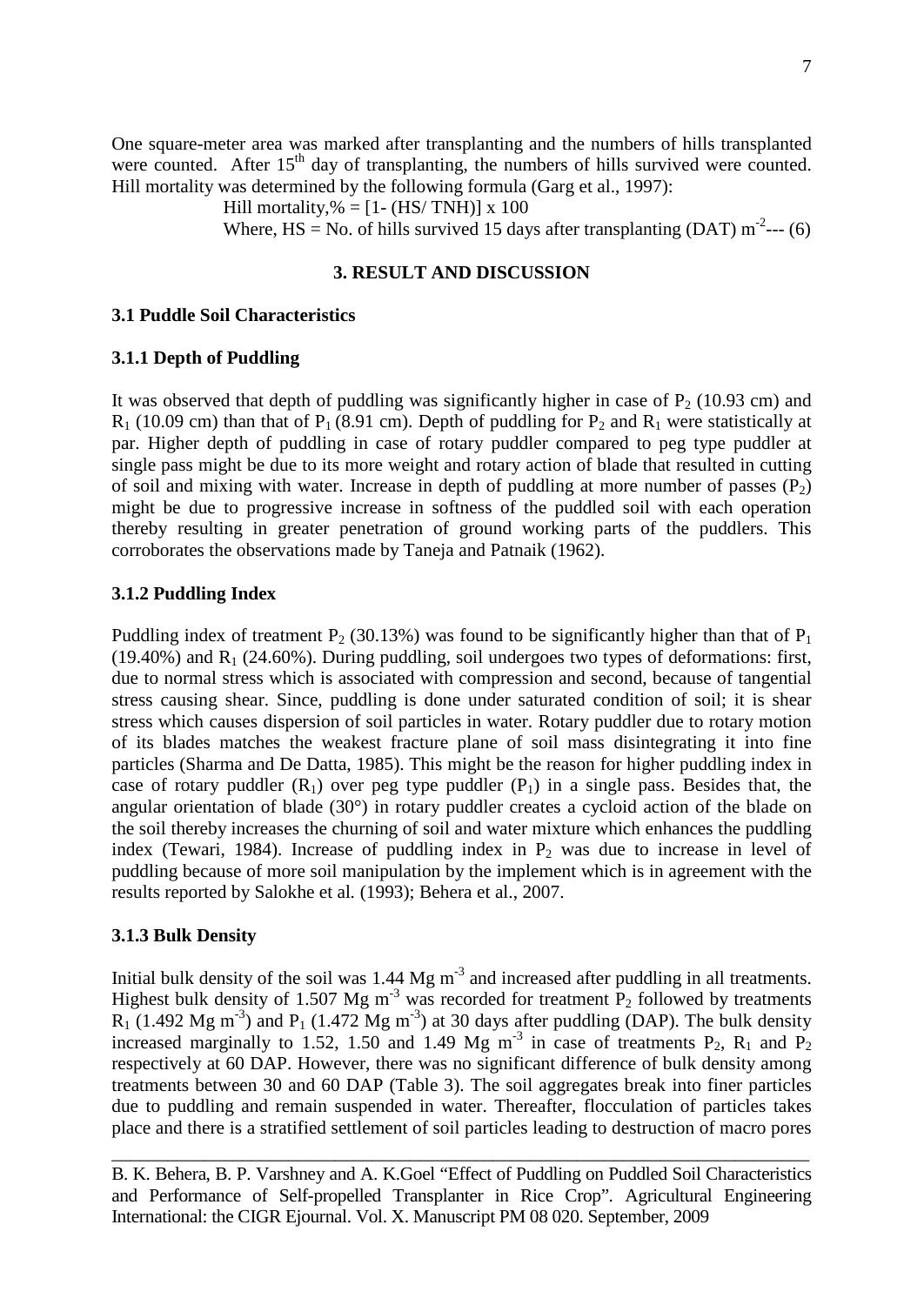which creates a dense soil. At higher level of puddling, the dispersion of particles in water is more which on settling reduces the porosity thereby resulting in a more compact soil. This might be the reason for increase in bulk density of soil after puddling and further increase of bulk density at higher level of puddling  $(P_2)$ . Increase of bulk density with respect to time might be due to shrinkage of soil at lower moisture content. Average moisture content of soil was 28.70 and 23.35 % at 30 and 60 DAP. The findings corroborated with the results reported by Bajpai (1994) and Rath (1999).

#### **3.1.4 Hydraulic Conductivity**

Minimum hydraulic conductivity of 0.257 mm hr<sup>-1</sup> was found in case of  $P_2$  which was significantly lower than that of  $P_1$  (0.315 mm hr<sup>-1</sup>) but statistically at par with  $R_1$  (0.270 mm  $hr^{-1}$ ) at 30 DAP. At 60 DAP, there was no appreciable variation in hydraulic conductivity over that of 30 DAP. The hydraulic conductivity depends upon the amount and size of coarse pores (transmission pores) in the soil. Considerable reduction of hydraulic conductivity of puddled soil over unpuddled was observed in case of all treatments (Table 3). This might be due to clogging of pore space channels on settling of soil particles after puddling. Clogging of these channels reduced the water transmission pores which resulted in decreasing hydraulic conductivity. Similar results were reported by Rane and Varade (1972) and Sharma et al. (1991).

An empirical relationship was established between bulk density and hydraulic conductivity from the values obtained from different treatments (Fig. 1). It was clear from the figure that as bulk density increased hydraulic conductivity decreased but at higher bulk density the rate of decrease of hydraulic conductivity was low. The correlation coefficient  $(R<sup>2</sup>= 0.7821)$  was found significant at 5 % level of significance. Behera et al. (2007) also reported a similar relationship between bulk density and hydraulic conductivity at higher level of puddling.



Fig. 1 Effect of bulk density of soil on saturated hydraulic conductivity

B. K. Behera, B. P. Varshney and A. K.Goel "Effect of Puddling on Puddled Soil Characteristics and Performance of Self-propelled Transplanter in Rice Crop". Agricultural Engineering International: the CIGR Ejournal. Vol. X. Manuscript PM 08 020. September, 2009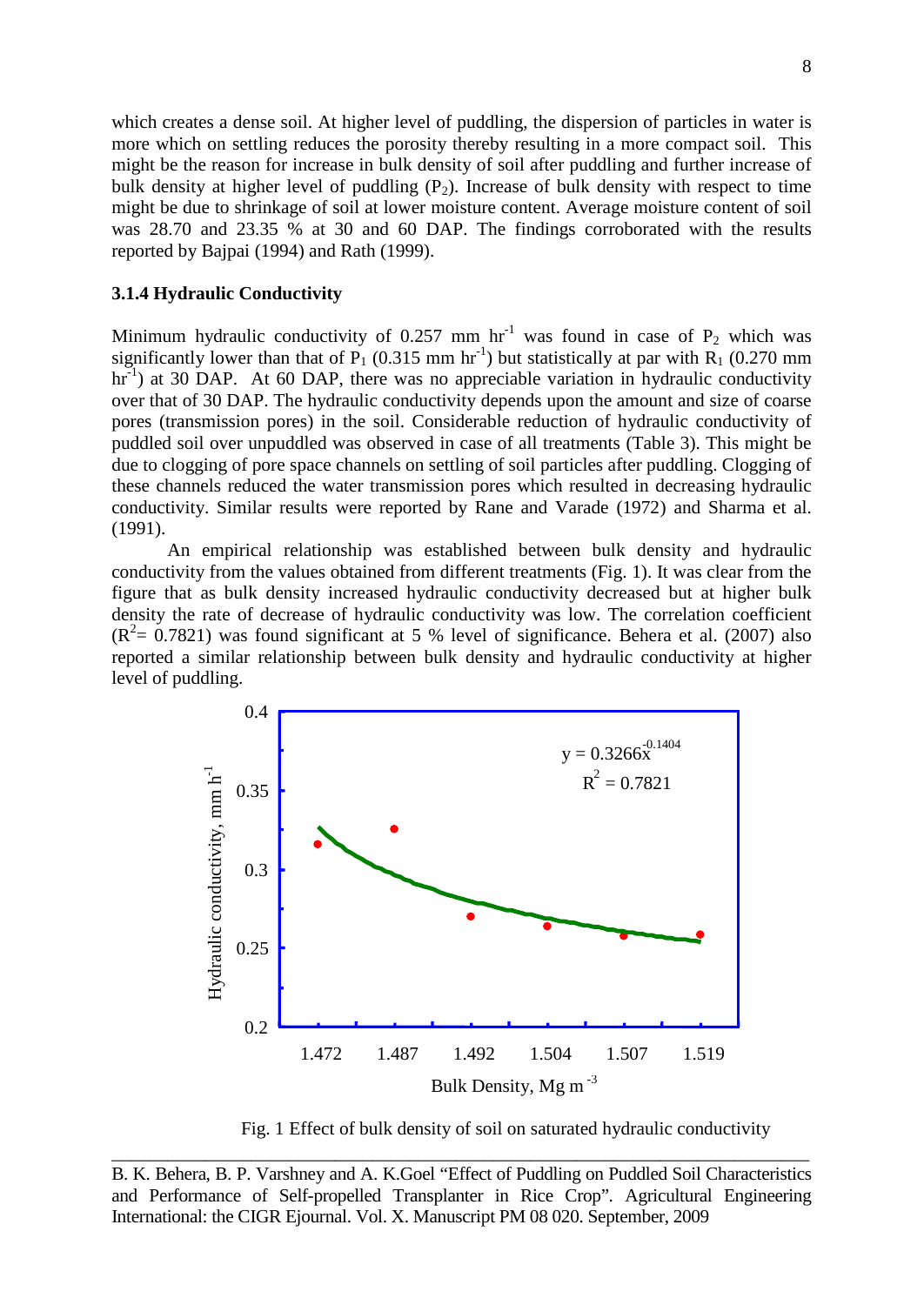| Initial bulk density, Mg m <sup>-3</sup> : 1.44, Initial hydraulic conductivity, mm hr <sup>-1</sup> :0.648; |              |          |                     |           |                            |         |  |  |  |  |
|--------------------------------------------------------------------------------------------------------------|--------------|----------|---------------------|-----------|----------------------------|---------|--|--|--|--|
| Average moisture content of soil, %: 28.70 (30 DAP); 23.35 (60 DAP)                                          |              |          |                     |           |                            |         |  |  |  |  |
| Treatments                                                                                                   | Depth of     | Puddling | Bulk density,       | Hydraulic |                            |         |  |  |  |  |
| (Puddling)                                                                                                   | puddling, cm | index, % | $Mg \text{ m}^{-3}$ |           | conductivity, mm $hr^{-1}$ |         |  |  |  |  |
| equipment)                                                                                                   |              |          | <b>30 DAP</b>       | 60 DAP    | 30 DAP                     | 60 DAP  |  |  |  |  |
| $P_1$                                                                                                        | 8.91         | 19.40    | 1.472               | 1.487     | 0.315                      | 0.325   |  |  |  |  |
|                                                                                                              |              |          | $(2.22)*$           | (3.26)    | (51.39)                    | (49.85) |  |  |  |  |
| P <sub>2</sub>                                                                                               | 10.93        | 30.13    | 1.507               | 1.519     | 0.257                      | 0.258   |  |  |  |  |
|                                                                                                              |              |          | (4.65)              | (5.49)    | (60.34)                    | (60.19) |  |  |  |  |
| $R_1$                                                                                                        | 10.09        | 24.60    | 1.492               | 1.504     | 0.270                      | 0.263   |  |  |  |  |
|                                                                                                              |              |          | (3.61)              | (4.44)    | (58.33)                    | (59.41) |  |  |  |  |
| $SEm \pm$                                                                                                    | 0.256        | 0.513    | 0.008               | 0.010     | 0.010                      | 0.003   |  |  |  |  |
| $CD_{(0.05)}$                                                                                                | 1.000        | 2.00     | <b>NS</b>           | <b>NS</b> | 0.040                      | 0.013   |  |  |  |  |

Table 3 Effect of puddling on puddling index, bulk density and hydraulic conductivity of puddled soil  $I$  in the density of  $I$  $1 -10.649$ 

\* Values in the parenthesis are percentage change over the initial bulk density and hydraulic conductivity of the soil.

#### **3.1.5 Cone Index**

Cone index was measured to study the strength characteristics of puddled soil and its subsequent effect on transplanter performance. It was observed that soil strength reduced considerably after puddling to a depth of 10 cm for all treatments. As sedimentation period increased, the CPR increased at each depth and the increase was at a faster rate from 10 cm and onwards. It was observed that cone index of treatment  $P_2$  was 211.78 kPa at  $S_{24}$  which was statistically at par with  $R_1$  (234.39 kPa) but significantly lower than that of  $P_1$  (254.85 kPa). It increased with sedimentation period and behaved in a similar manner as that of  $S_{24}$ . However, the increase was more when sedimentation increased from 24 to 36 h than 36 to 48 h. The strength of soil is made up of two properties viz. (i) internal friction or resistance due to inter-locking of particles and (ii) cohesion or the resistance due to inter-particle forces which tends to hold the particles together in a soil mass. During the process of puddling, soil is thoroughly churned under flooded condition. Due to this, the internal friction becomes negligible and it depends solely on cohesion which is progressively reduced as puddling intensity is increased. Because of this, the cone index of puddled soil decreased considerably over that of saturated soil and it further decreased with level of puddling. These findings on cone index corroborated with that of Salokhe et al. (1993). Decrease of cone index was comparatively higher in case of rotary puddler  $(R_1)$  than peg type puddler  $(P_1)$  at a same level of puddling. This might be due to better puddling by rotary action of the blades whereas there was combing action in case of peg type puddler which gave poor quality of puddling at same level of puddling. Increase of cone index with sedimentation period might be due to the fact that the dispersed soil particles settled with time and water level of field also receded which resulted in a compact and firm medium which subsequently increased the strength of the soil. This phenomenon is called thixotropy (Awadhwal and Singh, 1985). Higher the level of puddling, slower would be the settlement of dispersed particles and hence, lower would be the cone index. This was the reason for low cone index in case of  $R_1$  at  $S_{48}$  compared to  $P_1$ . This observation was in agreement with Khan and Gunkel (1989).

B. K. Behera, B. P. Varshney and A. K.Goel "Effect of Puddling on Puddled Soil Characteristics and Performance of Self-propelled Transplanter in Rice Crop". Agricultural Engineering International: the CIGR Ejournal. Vol. X. Manuscript PM 08 020. September, 2009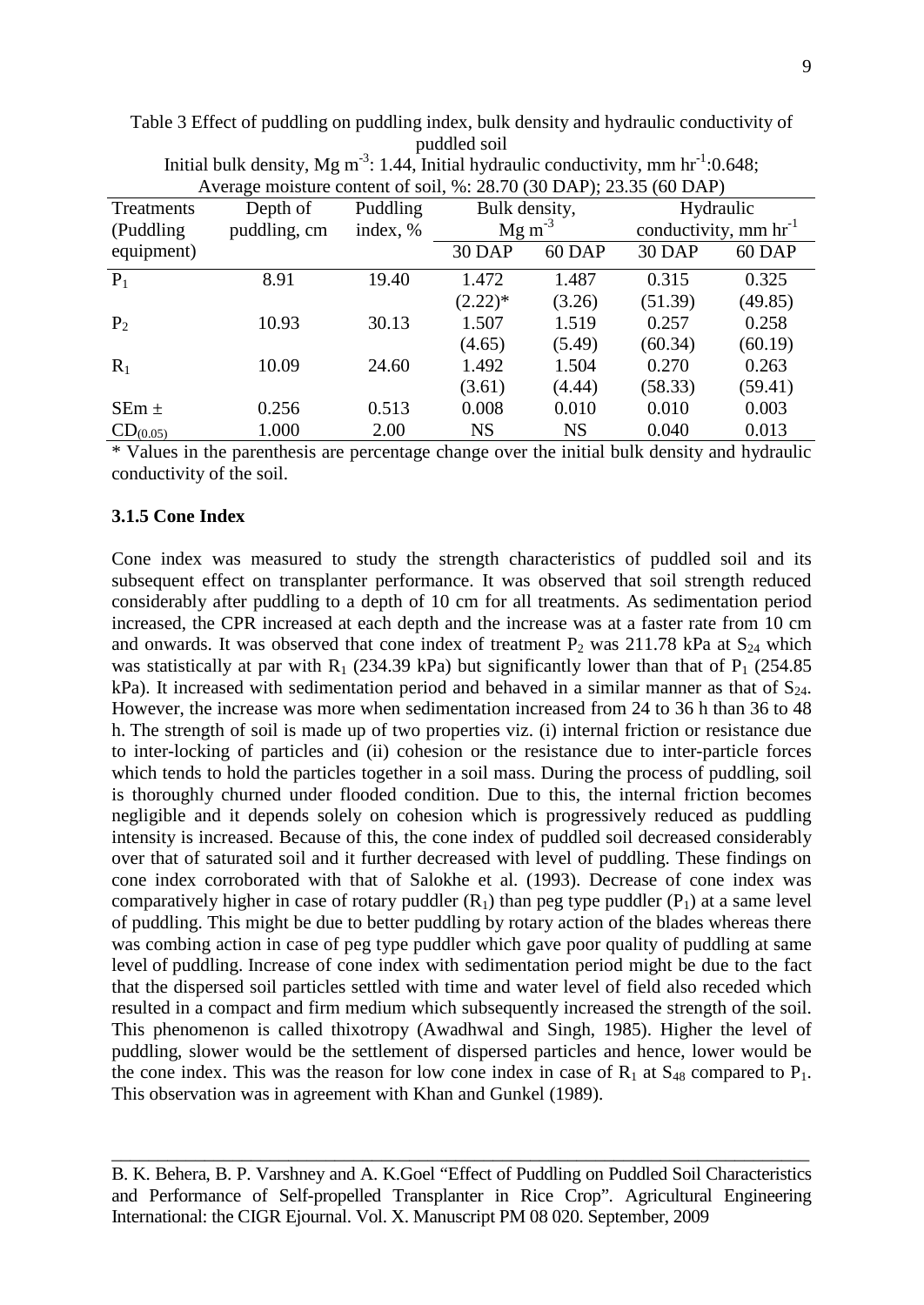| Treatments                 | Sedimentation period, h | Mean          |         |        |
|----------------------------|-------------------------|---------------|---------|--------|
| (Puddling equipment)       | 24                      | 36            | 48      |        |
| $P_1$                      | 254.85                  | 320.39        | 342.48  | 305.91 |
|                            | $(35.21)^*$             | (18.55)       | (12.93) |        |
|                            | 211.78                  | 261.60        | 282.30  | 251.77 |
| P <sub>2</sub>             | (46.16)                 | (33.49)       | (28.23) |        |
|                            | 234.39                  | 272.74        | 308.95  | 274.89 |
| $R_1$                      | (40.41)                 | (30.66)       | (21.46) |        |
| Mean                       | 233.69                  | 287.62        | 311.24  | 277.52 |
| Factors                    | S Em $\pm$              | $CD_{(0.05)}$ |         |        |
| Puddling equipment (a)     | 7.00                    | 27.38         |         |        |
| Sedimentation period (b)   | 2.70                    | 8.31          |         |        |
| Interaction $(a \times b)$ | 7.98                    | 29.67         |         |        |

Table 4 Effect of puddling on cone index of puddled soil at different sedimentation period Initial cone index of saturated soil: 393.35 kPa

\* Values in parenthesis shows percentage reduction in cone index over saturated soil cone index

### **3.2 Transplanter Parameters**

### **3.2.1 Hardpan Depth, Hardness of Hardpan and Traction Wheel Sinkage**

Hardpan depth and its hardness varied from 19.50 to 20.67 cm and 1033 to 1074 kPa respectively, which were statistically similar. There were no appreciable variations in traction wheel sinkage under different sedimentation period; hence these were pooled together to represent the average sinkage in each main plot treatment. The traction wheel sinkage varied from 21 to 22 cm. Mobility of the transplanter depends upon the depth of puddling, hardpan depth and sinkage of float (Singh and Garg, 1976). The sinkage of the float was not to that extent which might warrant a bearing failure (Table 5). Since, the traction wheel touched the hardpan as the sinkage of the traction wheel was more than the hardpan (Table 5), it could produce necessary traction, and hence, there was no traction failure. This was the reason for encountering no mobility problem. From this, it could be inferred that up to 11 cm depth of puddling, mobility would not be a problem for the transplanter. Behera et al. (2003) reported that there was no traction failure of the transplanter up to a puddling depth of 15 cm.

#### **3.2.2 Traction Wheel Slip**

Minimum traction wheel slip of 2.13 % was recorded in case of  $P_2$  followed by  $R_1$  (3.96%) and  $P_1$  (4.94%) at  $S_{24}$ . Thereafter, traction wheel slip increased with sedimentation period; however, the increase was non-significant. At  $S_{48}$ , it was 6.51, 7.63 and 8.92 % in case of treatments  $P_2$ ,  $R_1$  and  $P_1$ , respectively. The interaction effect of puddling equipment and sedimentation period on traction wheel slip was also found non-significant. Low traction wheel slip at  $S_{24}$  might be due to less drag force because of better lubrication at the interface of float and puddled soil. At this level of sedimentation, the water level in the field for all treatments was more than 2 cm which enhanced the process of lubrication. As sedimentation period increased, soil became harder and water level gradually receded which increased the drag force and subsequently the wheel slip. Greater wheel slip for treatments at  $S_{48}$  might be

B. K. Behera, B. P. Varshney and A. K.Goel "Effect of Puddling on Puddled Soil Characteristics and Performance of Self-propelled Transplanter in Rice Crop". Agricultural Engineering International: the CIGR Ejournal. Vol. X. Manuscript PM 08 020. September, 2009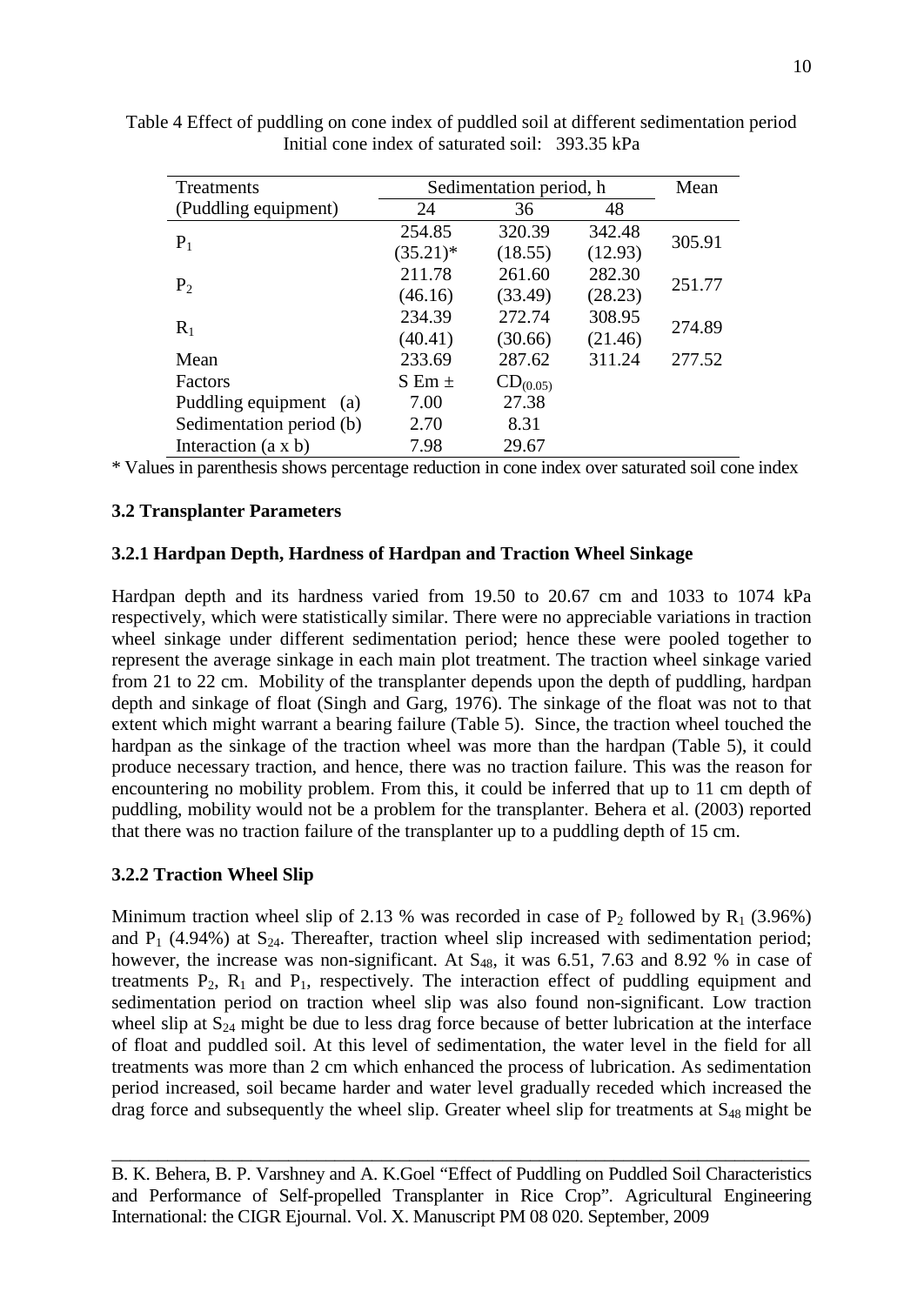due to more drag force because of higher soil-float adhesion. Mori (1975) also reported an increase of wheel slip of transplanter at hard soil surface.

## **3.2.3 Float Sinkage**

Maximum float sinkage of 2.69 cm was obtained for  $P_2$  at  $S_{24}$  which was significantly higher than that of  $P_1$  (2.38 cm) but statistically at par with  $R_1$  (2.58 cm) (Table 5). Float sinkage between  $P_1$  and  $R_1$  was observed to be non-significant. At  $S_{36}$ , float sinkage decreased and behaved identically to that of  $S_{24}$  but at  $S_{48}$ , it was statistically at par with values of 1.19, 0.92 and 1.10 cm for treatments  $P_2$ ,  $P_1$  and  $R_1$  respectively. More sinkage at  $S_{24}$  might be due to softness of puddled soil resulting in low sinkage resistance. With increase of sedimentation period, the soil gained strength which supported the weight of the float thereby reducing the sinkage. Garg (1999) suggested that transplanting should not be done either on too soft and or on hard soil. They further reported that float sinkage less than 1 cm signified hard field condition which might pose problem in penetration of transplanting fingers into puddled soil. Assuming that float sinkage greater than 2 cm is indicative of soft soil, therefore, transplanting may be done at a float sinkage in between 1 to 2 cm. In the present study, the float sinkage was found more than 2 cm at  $S_{24}$  for all the treatments. Whereas, it was in between 1 to 2 cm in case of  $P_1$ ,  $P_2$ ,  $R_1$  at  $S_{36}$  and  $P_2$  and  $R_1$  at  $S_{48}$  respectively. If, float sinkage with respect to sedimentation period is considered as a yardstick for optimum time of transplanting after puddling, it may be said that for all treatments 36 hours of sedimentation period is required for transplanting. Goel et al. (2008) also reported float sinkage within 1-2 cm after 48 h of sedimentation period.

| Treatments       | Hardpan   | Hardness of | Traction    | <b>Traction</b> wheel |                                              | Float sinkage, |          |          |          |
|------------------|-----------|-------------|-------------|-----------------------|----------------------------------------------|----------------|----------|----------|----------|
| (Puddling)       | depth, cm | hardpan,    | wheel       | slip, $%$             |                                              |                | cm       |          |          |
| equipment)       |           | kPa         | sinkage, cm | $S_{24}$              | $S_{36}$                                     | $S_{48}$       | $S_{24}$ | $S_{36}$ | $S_{48}$ |
| Peg type         |           |             |             |                       |                                              |                |          |          |          |
| puddler one      | 19.50     | 1033.49     | 21.46       | 4.94                  | 6.02                                         | 8.92           | 2.38     | 1.20     | 0.92     |
| pass $(P_1)$     |           |             |             |                       |                                              |                |          |          |          |
| Peg type         |           |             |             |                       |                                              |                |          |          |          |
| puddler two      | 20.67     | 1074.24     | 22.53       | 2.13                  | 4.00                                         | 6.51           | 2.69     | 1.50     | 1.19     |
| passes $(P_2)$   |           |             |             |                       |                                              |                |          |          |          |
| Rotary           |           |             |             |                       |                                              |                |          |          |          |
| puddler one      | 20.00     | 1070.16     | 21.92       |                       | 3.96 5.91                                    | 7.63           | 2.58     | 1.33     | 1.10     |
| pass $(R_1)$     |           |             |             |                       |                                              |                |          |          |          |
| SEm <sub>±</sub> | 0.860     | 30.00       | 1.104       |                       | a: $0.324$ b: $0.343$                        |                |          |          |          |
| $CD_{(0.5)}$     | <b>NS</b> | <b>NS</b>   | <b>NS</b>   |                       | a: $0.183$ , b: $0.175$<br>$a \times b$ : NS |                |          |          |          |

Table 5 Effect on puddling on hardpan depth, hardness of hardpan and traction wheel sinkage

## **3.3 Transplanting Parameters**

## **3.3.1 Depth of Transplanting**

Maximum depth of transplanting was recorded as 5.69 cm in case of  $P_2$  at  $S_{24}$ , which was statistically at par with  $R_1$  (5.58 cm) but significantly higher than  $P_1$  (5.38 cm). Depth of

B. K. Behera, B. P. Varshney and A. K.Goel "Effect of Puddling on Puddled Soil Characteristics and Performance of Self-propelled Transplanter in Rice Crop". Agricultural Engineering International: the CIGR Ejournal. Vol. X. Manuscript PM 08 020. September, 2009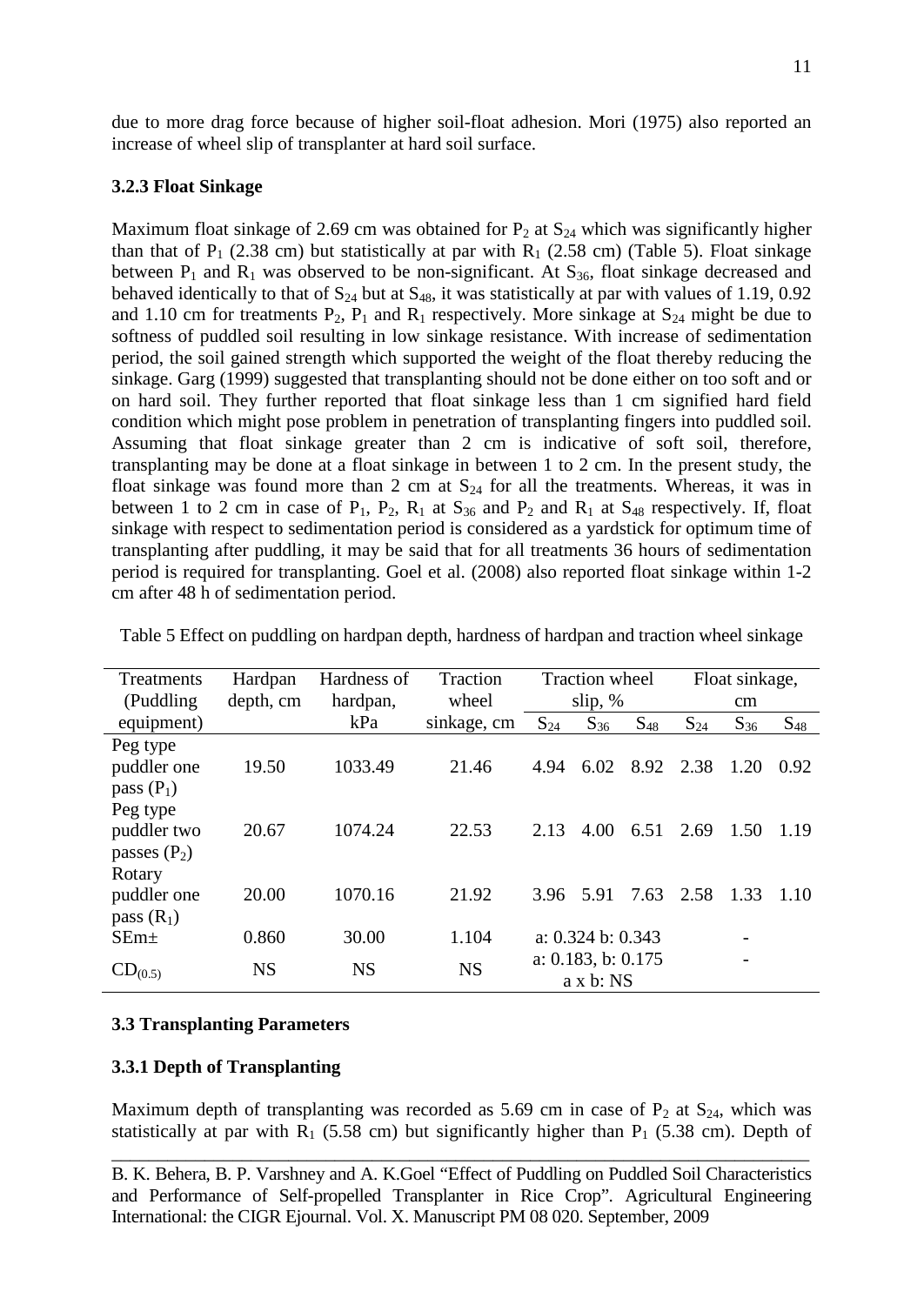transplanting was found to decrease with sedimentation period. However, at  $S_{48}$ , there was no significant difference in depth of transplanting among treatments. It was noticed that depth of transplanting depended upon the float sinkage. Higher the float sinkage more was the depth of transplanting. In the present study, the depth of transplanting was set at 3 cm. But it was found considerably high at  $S_{24}$ . This might be due to more sinkage of the float at that stage because of softer puddled soil. With increase in sedimentation period, puddled soil gained strength reducing the float sinkage, which in turn resulted in lesser depth of transplanting. Higher depth of transplanting under the soft puddled condition was also reported by Mori (1975) and Goel et al. (2008).

# **3.3.2 Hill Spacing**

Hill spacing was observed more than the prefixed spacing of 10 cm for all the treatments at  $S<sub>24</sub>$  and thereafter, it decreased with increase in sedimentation period. However, it was more than the preset spacing at  $S_{48}$ . Sedimentation period had significant effect on hill spacing (Table 6), but the interaction effect of puddling equipment and sedimentation period was found non-significant. Hill spacing depends on the traction wheel slip. Higher hill spacing at  $S_{24}$  might be due to low wheel slip than the designed slip for the transplanter. As sedimentation period increased the wheel slip increased resulting in a decrease in hill spacing. Similar observations were made by Mori (1975).

## **3.3.3 Deviation in Row Spacing**

Deviation in row spacing ranged from 5.46 to 5.81 % at  $S_{24}$ . It decreased with sedimentation period and the variation was 2.64 to 3.64 % at  $S_{48}$ . However, the interaction effect of puddling equipment and sedimentation period was non-significant although both puddling equipment and sedimentation period had significant effect on deviation in row spacing. Higher deviation in row spacing from the theoretical preset value (23.8 cm) at  $S_{24}$  might be due to movement of puddled soil along with the float which disturbed the row spacing. More variation in case of  $P_2$  compared to  $P_1$  and  $R_1$  might be due to inadequate settling of soil because of higher puddling in  $P_2$  leading to more sinkage of float which displaced more mud. With increase in sedimentation period, puddled soil settled and its flow reduced which in turn reduced the deviation in row spacing.

## **3.3.4 Buried Hills, Floating Hill, Mechanical Damage to Seedling and Hill Mortality**

Maximum buried hill was obtained in case of  $P_2$  (5.87%) at  $S_{24}$  followed by  $P_1$  (3.33%) and  $R_1$  (3.27%) which were statistically at par but significantly lower than that of  $P_2$  (Table 6). Thereafter, buried hill decreased with sedimentation period and at  $S_{36}$ , there was no significant difference among all treatments. At  $S_{48}$ , it was 1.32 % for  $P_2$  whereas it was only 0.53 and zero for treatments  $P_1$  and  $R_1$  respectively.

Highest floating hill of 4.05 % was observed in case of  $P_2$  at  $S_{24}$  (Table 6). Floating hill also decreased with increase in sedimentation period for all treatments. However, the interaction effect of puddling equipment and sedimentation period was found non-significant which indicated that there was no statistical difference of floating hill under different treatments with respect to sedimentation period. Higher percentage of buried and floating hills at  $S_{24}$ might be due to poor anchorage of seedling in soft soil and movement of puddled mass along

B. K. Behera, B. P. Varshney and A. K.Goel "Effect of Puddling on Puddled Soil Characteristics and Performance of Self-propelled Transplanter in Rice Crop". Agricultural Engineering International: the CIGR Ejournal. Vol. X. Manuscript PM 08 020. September, 2009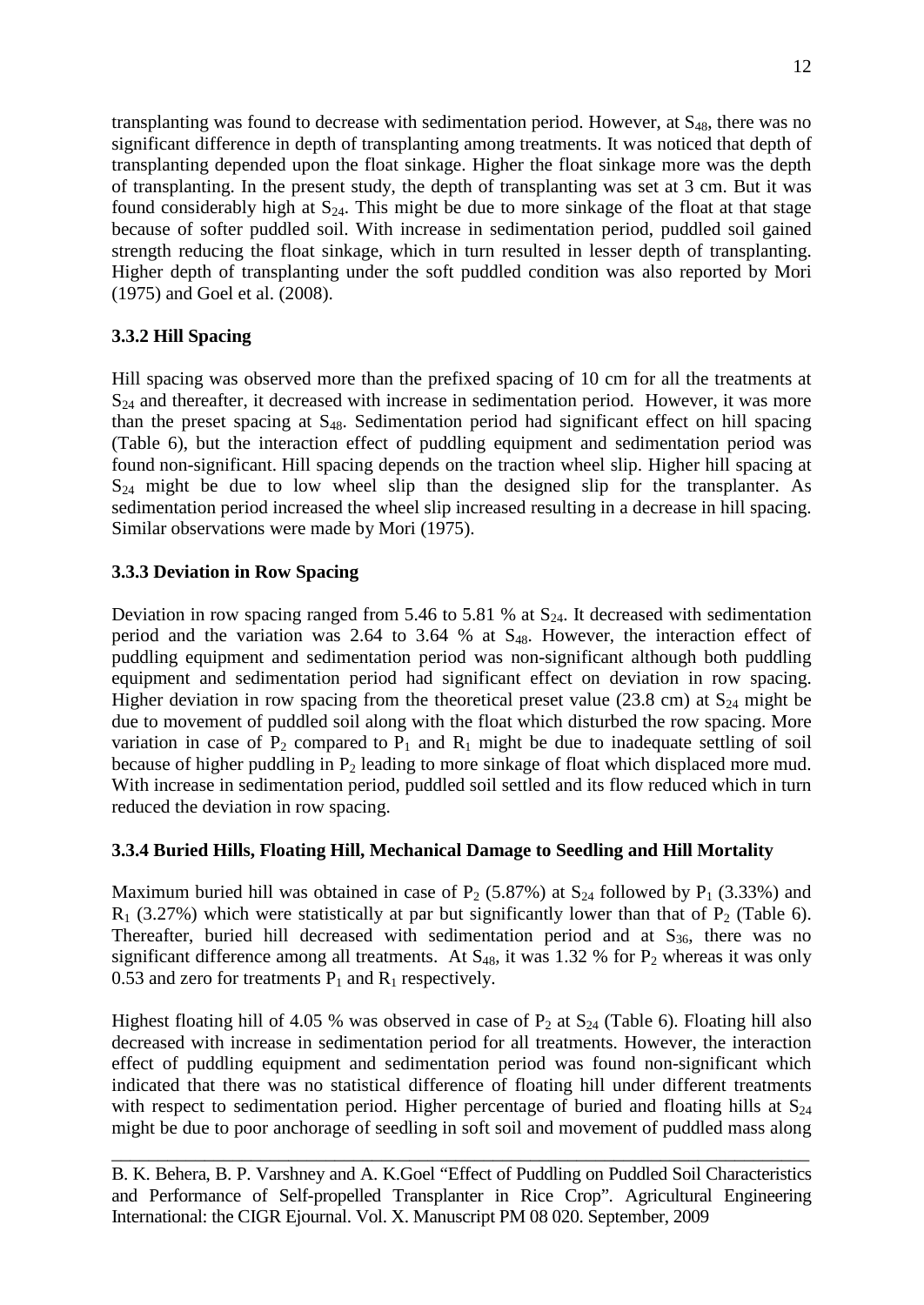with the float due to its higher sinkage (Table 5). Puddled soil because of inadequate settling remained in a flowable state where the strength of the soil (cone index) was very low resulting in poor gripping capacity of seedlings which was also evident from the results of seedling withdrawal force Behera (2000). Due to more float sinkage, the depth of transplanting increased which might have also contributed towards the buried hill. Besides above reasons, high water level at low sedimentation created a wave action thereby washing away the seedlings which in turn might have increased the floating hill. It was observed that due to flow of mud and water at least two rows of the previously transplanted pass were normally affected. As sedimentation period increased, soil gained strength and the flow of soil along with the float reduced. This was the reason for reduction in buried and floating hills with increase in sedimentation period. These findings were in agreement with Singh and Garg (1976); Kanoksak et al. (1988) and Khan and Gunkel (1988). There existed a linear relationship between cone index and buried & floating hill which showed a good negative correlation ( $R^2 = 0.831$ ) between them (Fig. 2). The correlation coefficient was significant at 5 % level of significance.



Fig. 2 Relationship between cone index and buried and floating hill

The average mechanical damage was found as 0.26 % with standard deviation of 0.44 which showed inconsistency in the data. Maximum mechanical damage of 1.40 % was found in case of treatment  $R_1$  at  $S_{48}$ . Mechanical damage to seedlings mainly depends upon the transplanting speed (1.38 km/h) and tenderness of the seedling.

Highest hill mortality of 8.28 % was recorded in case of treatment  $P_2$  at  $S_{24}$  which was significantly higher than R<sub>1</sub> (5.37%) and P<sub>1</sub> (4.88%). At S<sub>36</sub>, mortality was 4.23 % for P<sub>2</sub> followed by P<sub>1</sub> (1.97%) and R<sub>1</sub> (1.77%). There was no hill mortality in case of P<sub>1</sub> at S<sub>48</sub> whereas a marginal increase in hill mortality from 1.77 to 2.78 % was observed for treatment  $R_1$  (Table 6). Relationships between buried hill, floating  $\&$  mechanically damaged hill and mortality were established and shown in Fig.3. From the above figure, it was noticed that mortality in most of cases were less than total buried, floating and mechanically damaged hills with few exception where mortality was higher. It may be due to survival of some of the floating hills. It was observed that mortality decreased with increase in sedimentation period.

B. K. Behera, B. P. Varshney and A. K.Goel "Effect of Puddling on Puddled Soil Characteristics and Performance of Self-propelled Transplanter in Rice Crop". Agricultural Engineering International: the CIGR Ejournal. Vol. X. Manuscript PM 08 020. September, 2009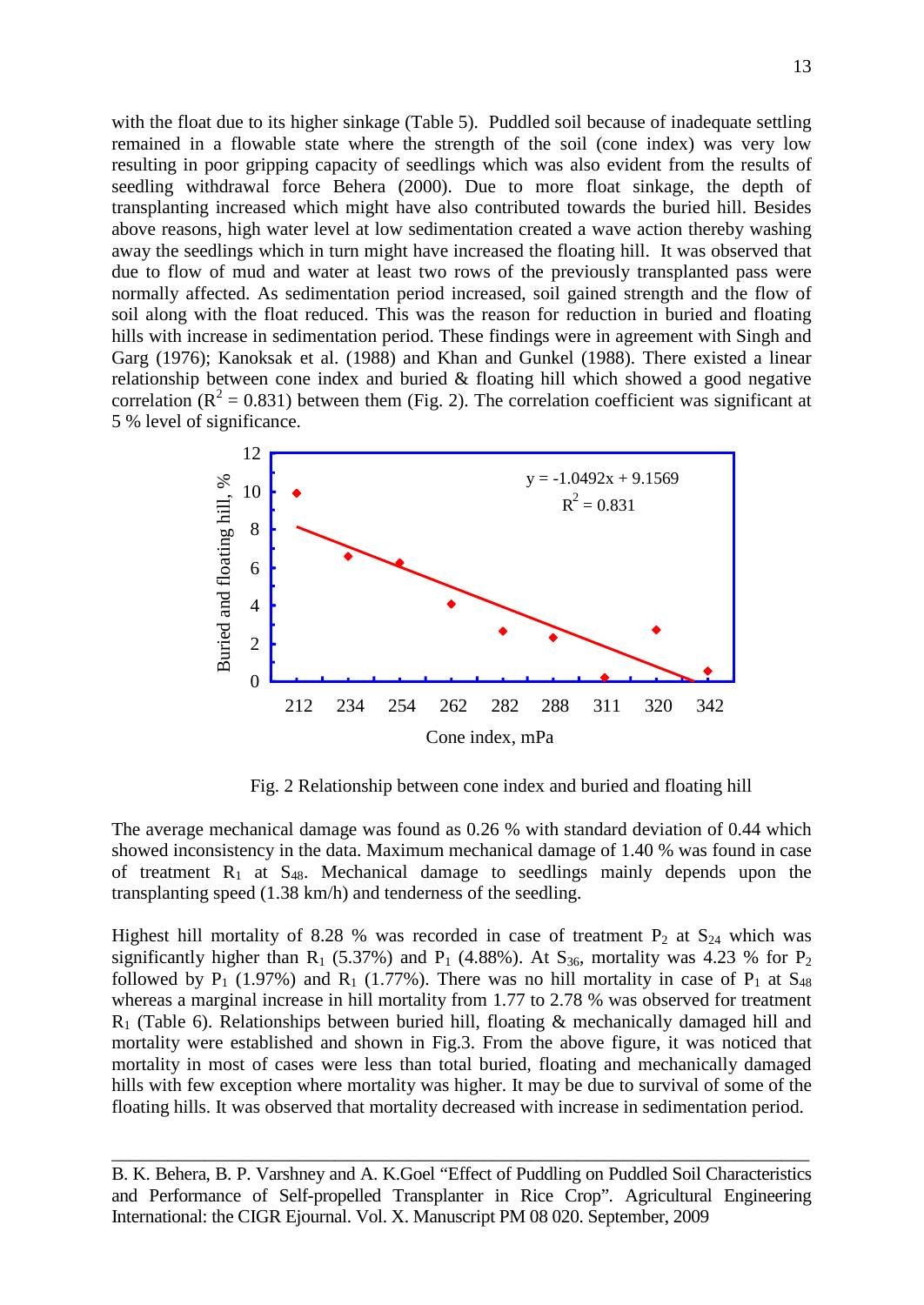

Fig. 3 Effect of puddling on hill mortality

A linear relationship between cone index and mortality was found with a negative correlation  $(R^2 = 0.873)$  which was significant at 5 % level of significance (Fig. 4). Decrease of mortality with increase of sedimentation period might be due to reduction of buried and floating hill which generally contributed towards hill mortality. Goel et al. (2008) reported a hill mortality of 4.74 % after 48 h of sedimentation period in a higher intensity of puddling by rotavator.



Fig. 4 Relationship between cone index and hill mortality

#### **3.3.7 Missing Hills**

Missing hill varied between 5.83 to 11.81 % with an average of 8.96 % with standard deviation of 1.23. Missing hill mostly depends upon the seedling density and its uniformity in the mat (Mufti and Khan, 1995). Higher missing of hills in the present study was due to nonuniformity of seedling distribution in the mat. Besides that, silty clay loam soil of the

B. K. Behera, B. P. Varshney and A. K.Goel "Effect of Puddling on Puddled Soil Characteristics and Performance of Self-propelled Transplanter in Rice Crop". Agricultural Engineering International: the CIGR Ejournal. Vol. X. Manuscript PM 08 020. September, 2009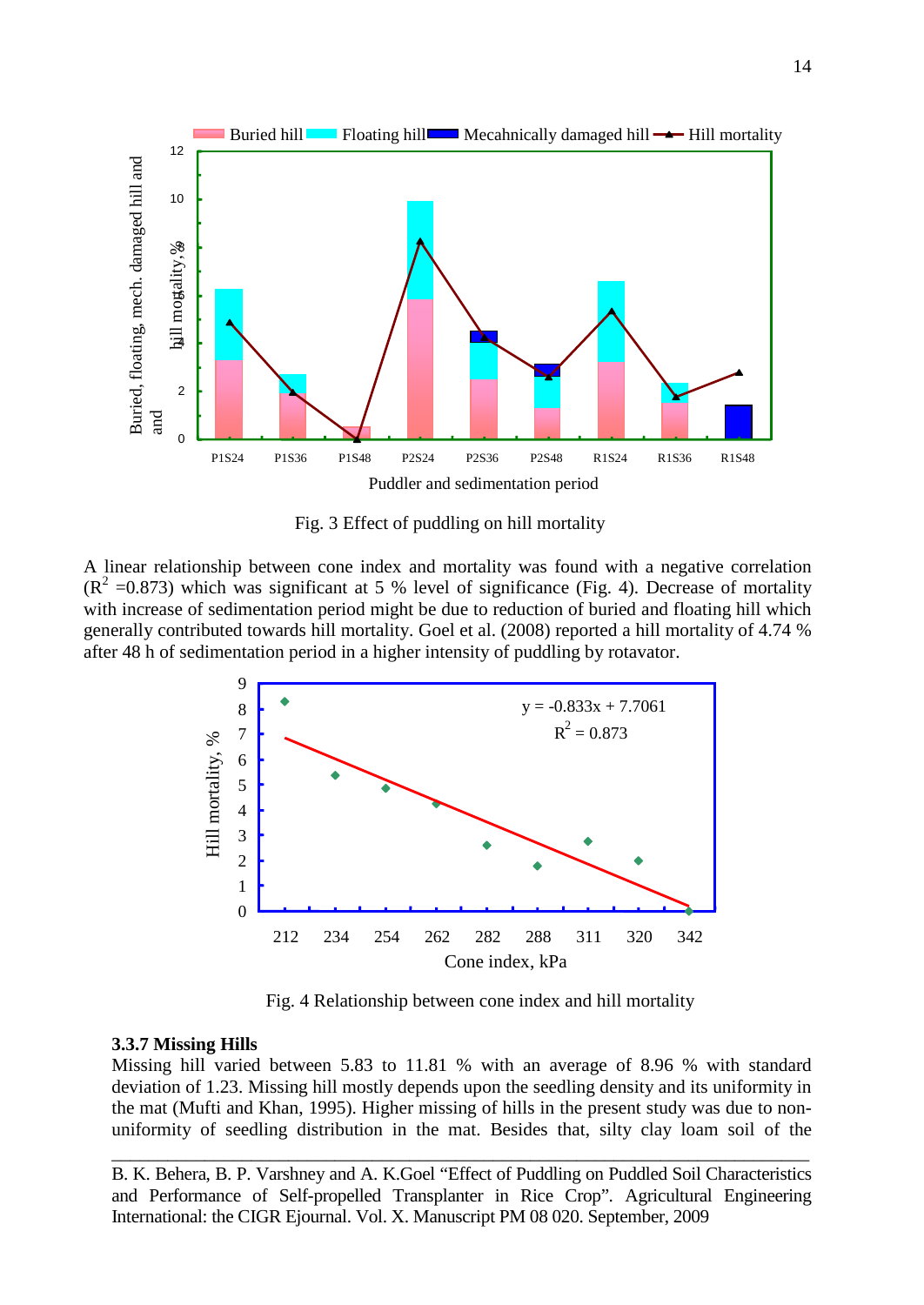seedling mat being sticky in nature might have caused problem in sliding of mat on the tray resulting in more missing of hills. Similar observations were made by Singh et al. (1985). Missing hill was found more than the allowable limit of 5 % (Mori, 1975). Hence, it needs to be careful to maintain proper density of seedling as well as its uniformity in the mat.

## **3.3.8 Seedling per Hill**

Seedling per hill varied from 2.51 to 2.94. The corresponding mean value of seedling per hill was 2.70 with standard deviation 0.13. From this, it was found that the agronomical requirement of 2-3 seedlings per hill was achieved in the study.

## **3.3.9 Hill Population**

It was found that hill population increased with sedimentation period. However, there was no significant effect of puddling equipment and sedimentation period on hill population. Least hill population was obtained in case of  $P_2$  (31.80) compared to that of  $P_1$  (32.47) and  $R_1$ (32.20) at  $S<sub>24</sub>$  (Table 6). In general, hill population depends upon mortality, hill spacing and finally on missing hills. Least hill population in case of  $P_2$  at  $S_{24}$  might be due to more hill mortality (8.28%). Increase of hill population with respect to sedimentation period might be due to reduction in mortality and hill spacing (Table 6). At higher sedimentation period, traction wheel slip was found to increase leading to a decrease of hill spacing which in turn increased the hill population. This might be the reason for non-significant variation in hill population among treatments  $P_2$ ,  $P_1$  and  $R_1$  at  $S_{24}$  and  $S_{36}$ , even if hill mortality in case of  $P_2$ (8.28 & 4.23%) was significantly higher compared to that of  $P_1$  (4.88 & 1.97%) and  $R_1$  (5.37 & 1.77%). As missing hill showed lack of consistency in the data (8.96 %  $\pm$  1.23), the hill population failed to follow a particular trend although hill mortality and spacing decreased with increase in sedimentation period. However, missing hill being controllable and a function of seedling mat uniformity and density, hill population depended on hill mortality and spacing which in turn depended on the puddled condition. So, in order to have an optimum plant population, the mortality of hill resulting due to buried, floating and mechanically damaged hills should be controlled.

| Treatments      | Sedimentation DT, cm |      | HS,       | DRS,      | BH,  | FL,       | MDH,      | HM,  | HP.   |
|-----------------|----------------------|------|-----------|-----------|------|-----------|-----------|------|-------|
|                 | period, h            |      | cm        | %         | $\%$ | $\%$      | $\%$      | %    | No.   |
| $P_1$           | $S_{24}$             | 5.38 | 10.45     | 5.54      | 3.33 | 2.93      | 0.00      | 9.88 | 32.47 |
|                 | $S_{36}$             | 4.20 | 10.36     | 3.67      | 1.97 | 0.75      | 0.00      | 1.98 | 34.93 |
|                 | $S_{48}$             | 3.92 | 10.09     | 2.81      | 0.53 | 0.00      | 0.00      | 0.00 | 36.80 |
| P <sub>2</sub>  | $S_{24}$             | 5.69 | 10.94     | 5.81      | 5.87 | 4.05      | 0.00      | 8.28 | 31.80 |
|                 | $S_{36}$             | 4.50 | 10.49     | 4.43      | 2.50 | 1.55      | 0.46      | 4.23 | 33.13 |
|                 | $S_{48}$             | 4.19 | 10.32     | 3.64      | 1.32 | 1.30      | 0.51      | 2.59 | 34.27 |
| $R_1$           | $S_{24}$             | 5.58 | 10.57     | 5.47      | 3.27 | 3.30      | 0.00      | 5.37 | 32.26 |
|                 | $S_{36}$             | 4.33 | 10.56     | 2.45      | 1.55 | 0.78      | 0.00      | 1.77 | 33.73 |
|                 | $S_{48}$             | 4.10 | 10.32     | 2.64      | 0.00 | 0.00      | 1.40      | 2.78 | 35.53 |
| $C. D_{(0.05)}$ | Factor $(a)$         | 0.19 | <b>NS</b> | 0.61      | 0.56 | 0.16      | <b>NS</b> | 1.20 |       |
|                 | Factor (b)           | 0.15 | 0.327     | 0.52      | 0.52 | 0.30      | <b>NS</b> | 0.68 |       |
|                 | Interaction          | 0.28 | <b>NS</b> | <b>NS</b> | 0.92 | <b>NS</b> | <b>NS</b> | 1.52 |       |
|                 |                      |      |           |           |      |           |           |      |       |

Table 6 Effect of puddling and sedimentation period on transplanting parameters

B. K. Behera, B. P. Varshney and A. K.Goel "Effect of Puddling on Puddled Soil Characteristics and Performance of Self-propelled Transplanter in Rice Crop". Agricultural Engineering International: the CIGR Ejournal. Vol. X. Manuscript PM 08 020. September, 2009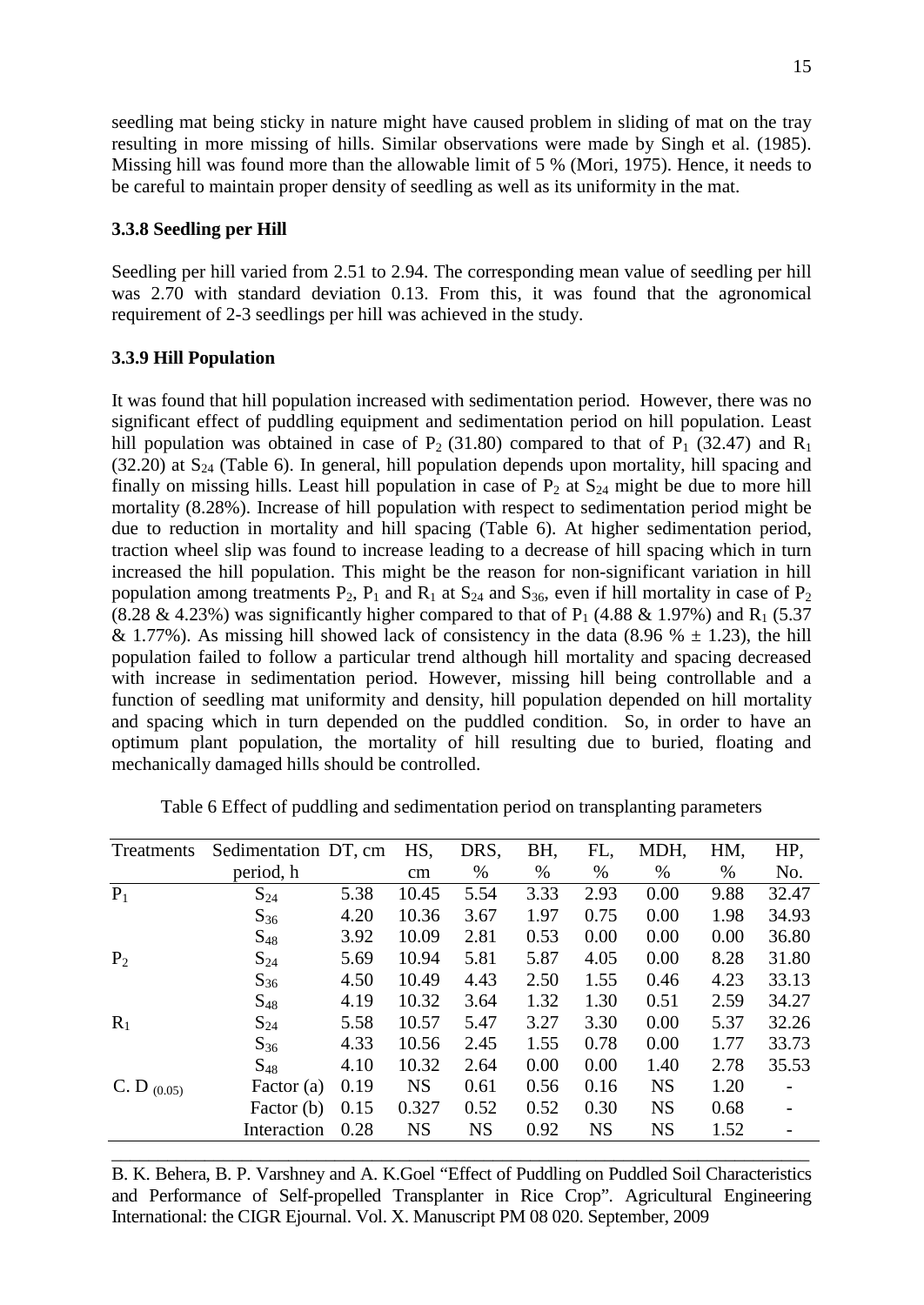**DT:** Depth of transplanting; **HS:** Hill spacing; **DRS:** Deviation in row spacing; **BH:** Buried hill; **FL:** Floating hill; **MDH:** Mechanically damaged hill; **HM:** Hill mortality; **HP:** Hill population.

# **3.4 Crop Parameters and Yield**

Maximum panicles per hill was obtained in case of  $P_2$  (11.03) which was statistically similar to that of  $R_1$  (10.75) but higher than  $P_1$  (10.11). However, number of panicles/hill for treatments  $R_1$  and  $P_1$  were statistically at par. The effect of puddling equipment and sedimentation period was found non-significant on number of panicles/hill. Maximum panicles/m<sup>2</sup> was obtained in case of P<sub>2</sub> (365) followed by R<sub>1</sub> (364) and P<sub>1</sub> (353). However, there was no significant difference of panicles/ $m<sup>2</sup>$  among the treatments. Only the main factor (puddling equipment) had significant effect on grains/panicle whereas the interaction was found non-significant. Maximum grains/panicle were observed in case of  $P_2$  (116) followed by  $R_1$  (112) and  $P_1$  (107). Treatments  $P_2$  and  $R_1$  were statistically at par but differed significantly from  $P_1$ . Maximum grain yield of 5.33 t/ha was obtained in case of  $P_2$  at  $S_{48}$ followed by  $R_1$  (5.17 t/ha) also at  $S_{48}$ . Only sedimentation period was observed to have significant effect on grain yield. The interaction effect of puddling equipment and sedimentation period was found non significant (P<0.05). However, maximum grain yield of 5.08 t/ha in case of treatment  $P_1$  was recorded at  $S_{36}$ . It was observed that even with low level of puddling the grain yield was remarkably higher than that obtained with higher level of puddling (Behera et al., 2007). Grain yield is affected by physico-chemical status of soil and optimum plant population taking into account others parameters constant for all treatments. Increase in grain yield with respect to sedimentation period might be because of better plant population due to less mortality.

| <b>Treatments</b> | <b>Sedimentation</b> | No. of               | No. of                  | <b>Grains</b> | Yield,    |
|-------------------|----------------------|----------------------|-------------------------|---------------|-----------|
|                   | period, h            | <b>Panicles/hill</b> | panicles/m <sup>2</sup> | /panicle      | t/ha      |
| $P_1$             | $S_{24}$             | 9.87                 | 324                     | 107           | 4.31      |
|                   | $S_{36}$             | 10.44                | 365                     | 105           | 5.08      |
|                   | $S_{48}$             | 10.10                | 371                     | 108           | 5.06      |
| P <sub>2</sub>    | $S_{24}$             | 10.75                | 342                     | 115           | 4.92      |
|                   | $S_{36}$             | 11.00                | 366                     | 113           | 4.73      |
|                   | $S_{48}$             | 11.31                | 388                     | 119           | 5.33      |
| $R_1$             | $S_{24}$             | 10.68                | 344                     | 114           | 4.87      |
|                   | $S_{36}$             | 10.66                | 360                     | 108           | 4.75      |
|                   | $S_{48}$             | 10.93                | 388                     | 116           | 5.17      |
| $C. D_{(0.05)}$   | Factor (a)           | 0.98                 | <b>NS</b>               | 4.24          | <b>NS</b> |
|                   | Factor (b)           | <b>NS</b>            | 20.71                   | 7.31          | 0.31      |
|                   | Interaction          | <b>NS</b>            | <b>NS</b>               | <b>NS</b>     | <b>NS</b> |

## **4. CONCLUSION**

From the study it could be concluded that puddling increased bulk density of the soil and decreased hydraulic conductivity. The puddler and level of puddling had significant effect on hydraulic conductivity which decreased at a decreasing rate at higher bulk density of soil.

B. K. Behera, B. P. Varshney and A. K.Goel "Effect of Puddling on Puddled Soil Characteristics and Performance of Self-propelled Transplanter in Rice Crop". Agricultural Engineering International: the CIGR Ejournal. Vol. X. Manuscript PM 08 020. September, 2009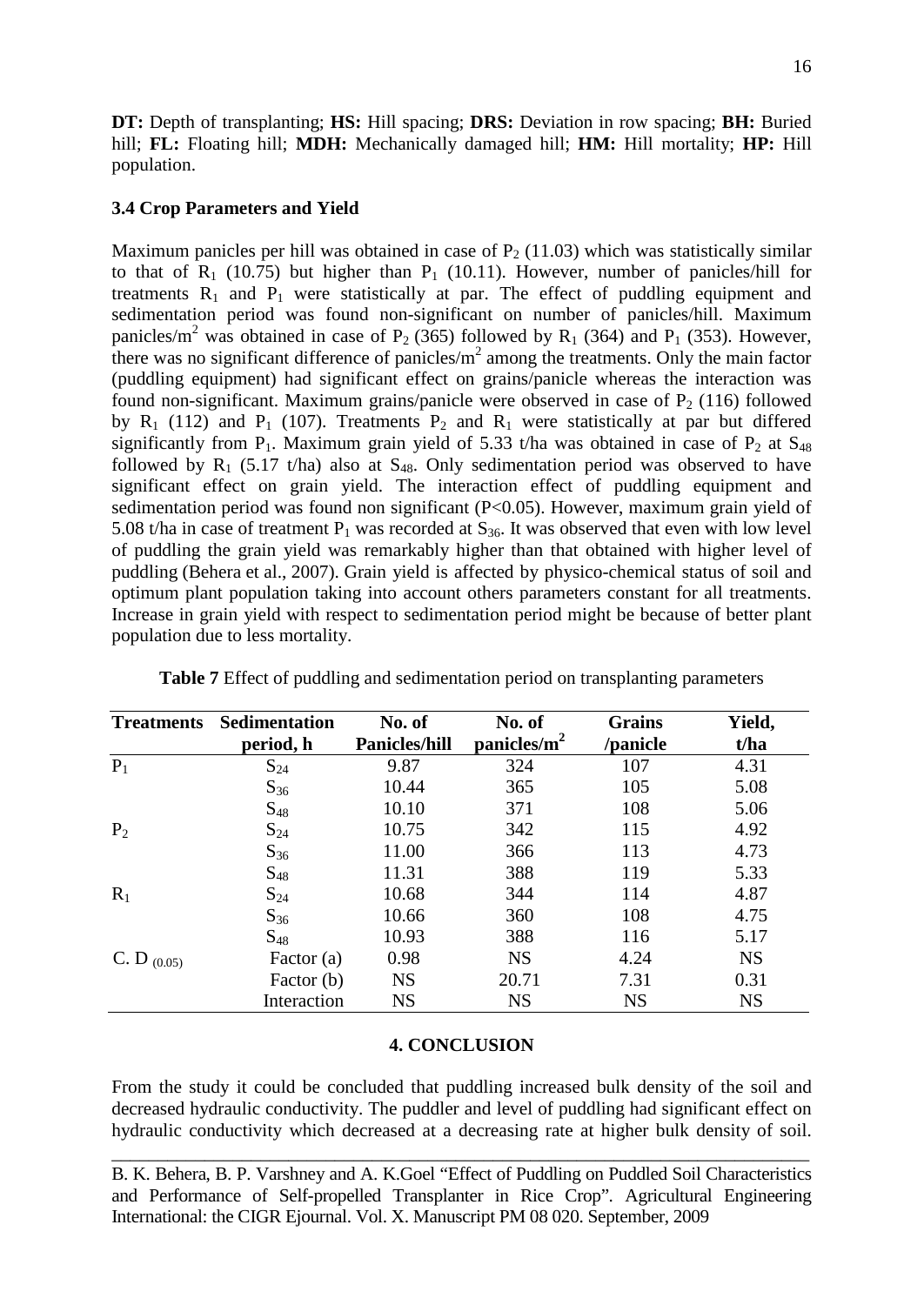The cone index of the puddled soil decreased significantly from the initial cone index of the saturated soil and gained strength as sedimentation period increased. The increase of cone index was more pronounced between sedimentation period of 24 and 36 h than between 36 to 48 h. No mobility problem of the transplanter was encountered which indicated that the puddling equipment and level of puddling was acceptable for puddling. Ideal condition for transplanting was found to 48 hour after puddling in case of rotary puddler with single pass  $(R<sub>1</sub>)$  and peg type puddler with two passes  $(P<sub>2</sub>)$ . However, in case of peg type puddler with one pass  $(P_1)$  it was found to be 36 hours after puddling. The puddling equipment had no significant effect on grain yield indicating that any one of them could be used in the silty clay loam soil. Only the sedimentation period was having a significant effect on the grain yield. Maximum yield of 5.33 t/ha was achieved in case of  $P_2$  after 48 hours of sedimentation period.

#### **5. REFERENCES**

Awadhwal, N. K. and C. P Singh. 1985. Characterization of puddled soil. *J. Agric. Engg.* 22(1): 9-14.

Baboo, B. 1976. Effect of lug angle of cage wheel on traction and puddling performance of dual wheels. M. Tech. diss., Dept. of Farm Machinery and Power Engineering, G. B. Pant Univ. of Agriculture and Technology. Pantnagar, India.

Bajpai, R. K. 1994. Effect of tillage methods and fertility levels on soil physical properties, crop growth and productivity in rice-wheat cropping system. Ph. D. diss., Dept. of Agronomy, G. B. Pant Univ. of Agriculture and Technology. Pantnagar, India.

Black, A.C. 1971. Methods of soil analysis – Part 2. *Am. Sco. Agron.* Inc. Publisher, Madison, Wisconsin, USA.

Behera, B. K. 2000. Investigation on puddled soil characteristics in relation to performance of self-propelled rice transplanter. Ph. D. diss. Dept. of Farm Machinery and Power Engineering, G. B. Pant Univ. of Agriculture and Technology. Pantnagar, India.

Behera, B. K., B. P.Varshney and S. Swain. 2003. Studies on puddled soil characteristics for self-propelled rice transplanter. *Agricultural Mechanization in Asia, Africa and Latin America* 34(3): 12 – 16.

Behera, B. K., B. P. Varshney and S. Swain. 2007. Effect of puddling on physical properties of soil and rice yield. *Agricultural Mechanization in Asia, Africa and Latin America* 38(1): 23  $-28.$ 

Bhadoria, P. B. S. 1995. Measurement of soil physical properties. In *Lecture Note of IRRI Training Programme on Engineering for Rice agriculture*. IIT, Kharagpur, India.

Bhole, N. G. and A. C Pandya. 1964. Puddling of soil. *The harvester* 7: 11-17.

Garg, I. K. 1999. Effect of ground contact pressure and soil settlement period on paddy transplanter sinkage. Personal communication, Punjab Agril. Univ., Ludhiana, India.

Garg, I. K., V. K. Sharma and J. S. Mahal. 1997. Development and field evaluation of manually operated six row paddy transplanter. *Agricultural Mechanization in Asia, Africa and Latin America* 28(4): 21 – 28.

Goel, A. K., D. Behera and S. Swain. 2008. Effect of sedimentation period on performance of rice transplanter. *Agricultural Engineering International: the CIGR Ejournal .*Manuscript PM 07 034. Vo. X. February, 2008.

Kanoksak, E*.*, V. Munthumkarn, N.O.Y. Goto and T. Yamauchi. 1988. Performance of self propelled riding type rice transplanter. *Kasetsart Journal* 22: 79-87.

B. K. Behera, B. P. Varshney and A. K.Goel "Effect of Puddling on Puddled Soil Characteristics and Performance of Self-propelled Transplanter in Rice Crop". Agricultural Engineering International: the CIGR Ejournal. Vol. X. Manuscript PM 08 020. September, 2009